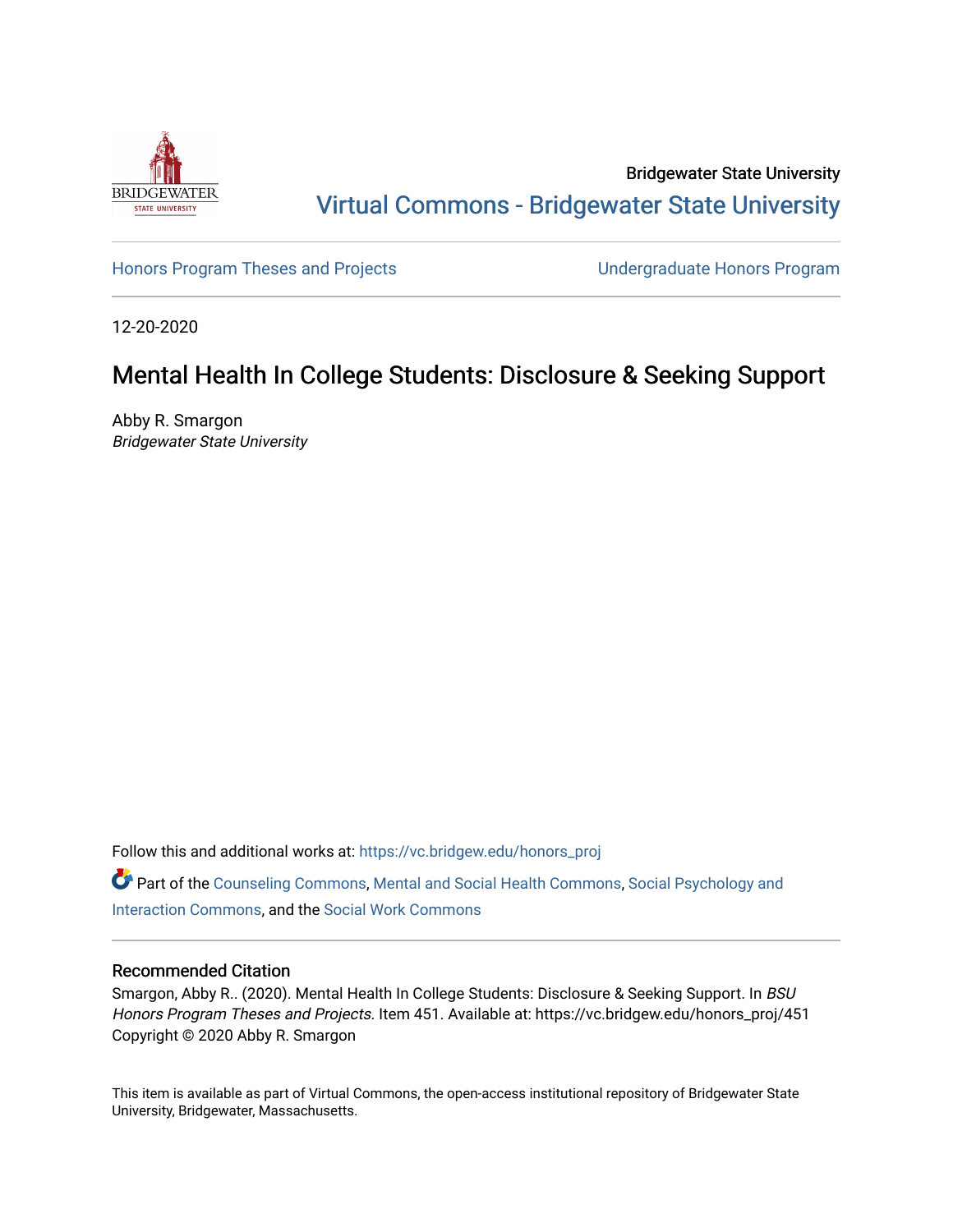### MENTAL HEALTH IN COLLEGE STUDENTS: DISCLOSURE & SEEKING SUPPORT

Mental Health In College Students: Disclosure & Seeking Support

Abby R. Smargon

### Submitted in Partial Completion of the

Requirements for Departmental Honors in Social Work

Bridgewater State University

December 20, 2020

Dr. Taylor Hall, Thesis Advisor

Dr. Margaret Boyd, Committee Member

Dr. Jibril Solomon, Committee Member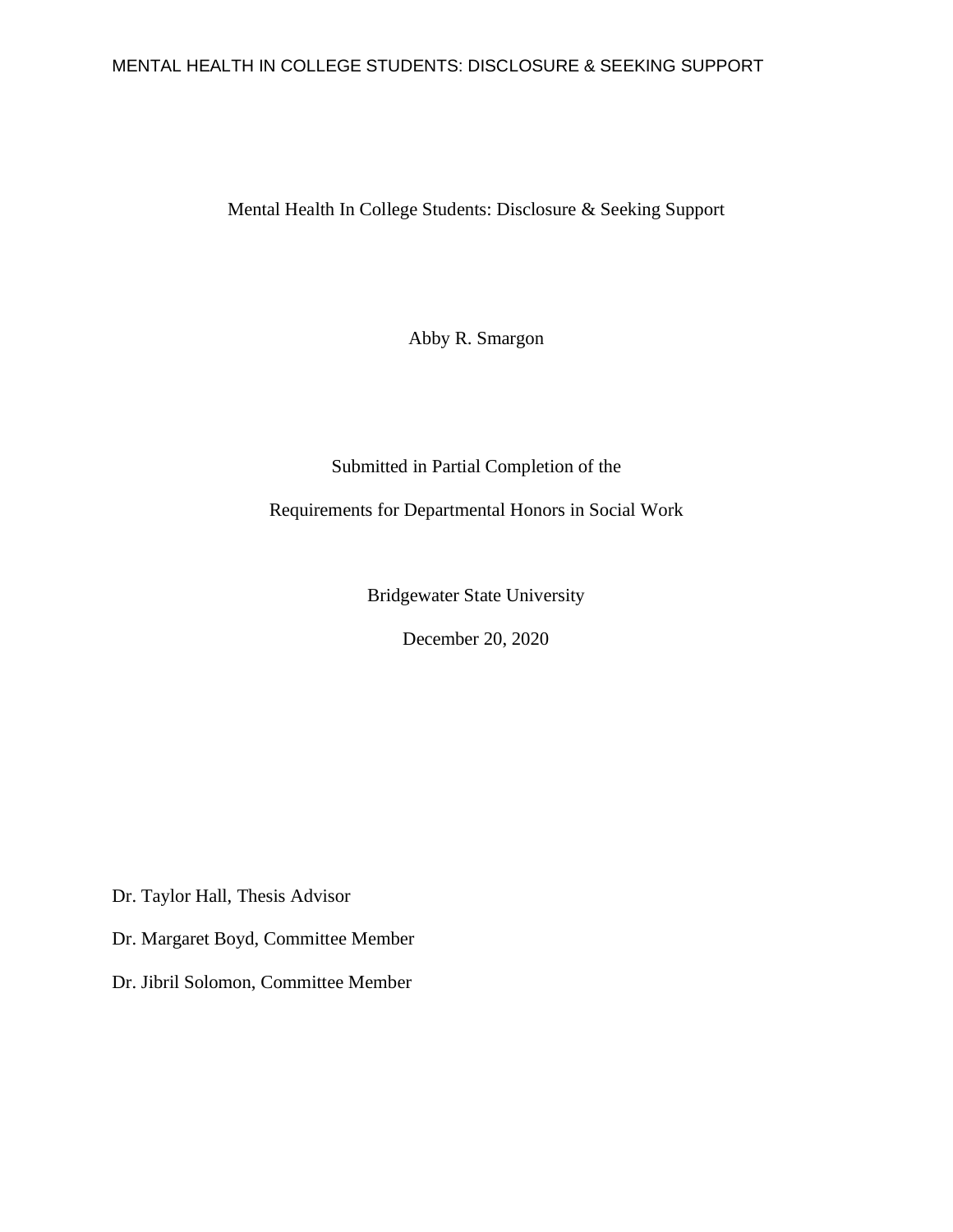### **Abstract**

A study was conducted through Bridgewater State University in order to better understand the mental health and help seeking behaviors of college students. The data collected served to provide information regarding what specific types of mental health difficulties are reported by college students, whether or not they disclose these mental health difficulties to their school, how such mental health difficulties impact academic performance, and whether or not students seek behavioral health support. To gather data, an anonymous survey was distributed via email and Facebook to undergraduate students at Bridgewater State University. The anonymous survey included multiple choice and open ended questions regarding demographics, mental health, disclosure, academic performance, and behavioral health supports. The findings (n=50) illustrated that college students are experiencing mental health issues commonly in the form of anxiety and depression. Survey responses indicated that some students have disclosed their mental health difficulties to their schools, though the reasons for this appeared to vary. Data also showed that students with mental health difficulties were reporting struggles with academic performance. Based on study results, students struggling with mental health difficulties appeared to be more likely to seek support to manage such struggles. Recommendations for supporting undergraduate students at a public university with mental health difficulties are provided.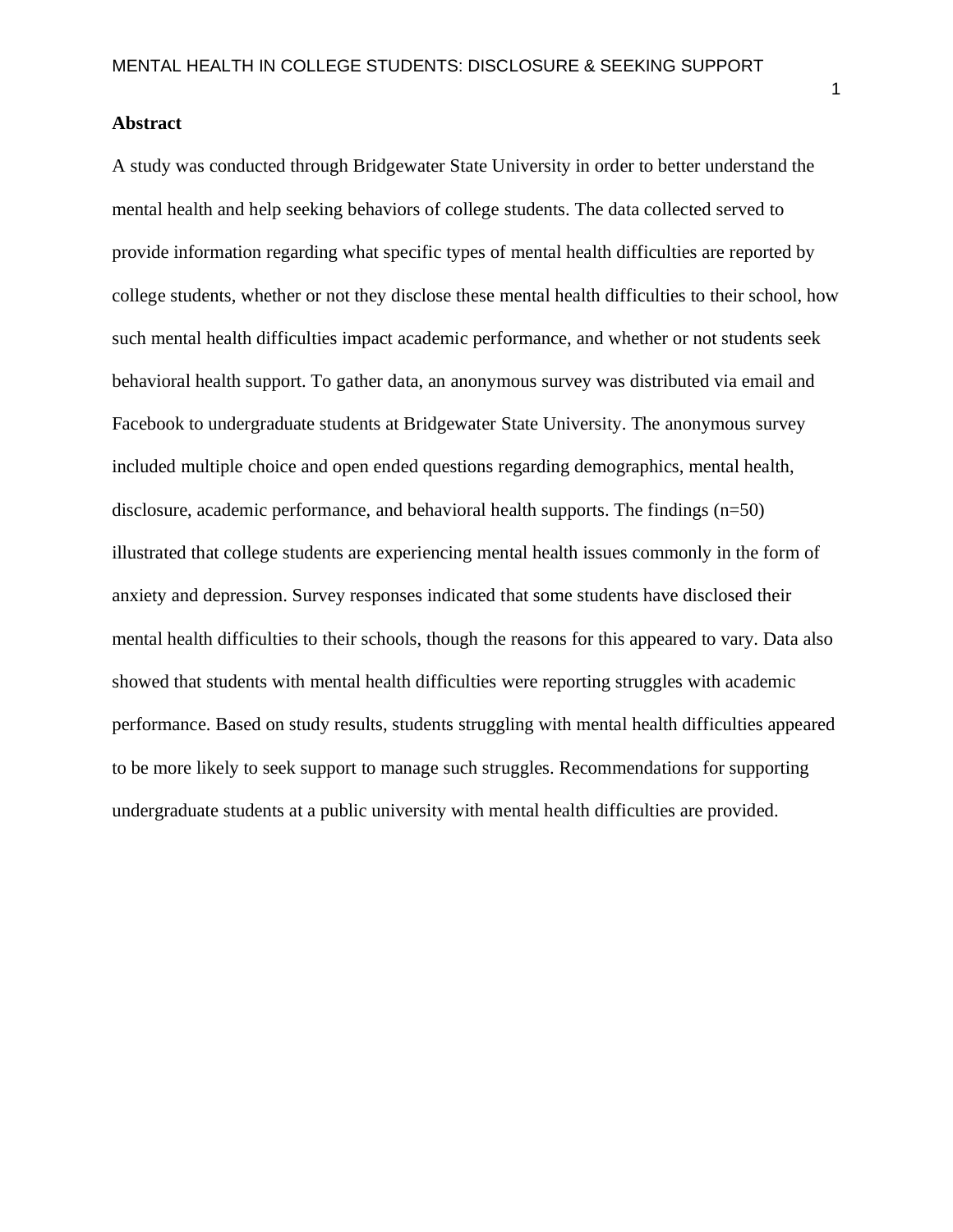### **Introduction**

College students are a population who have been found to be at an escalated risk for high levels of stress, anxiety, and depression (NAMI, 2012). In recent years, bachelor's degrees and even advanced degrees have become not only a preference, but a requirement for application in many professional fields (Recovery: Job Growth And Education Requirements Through 2020). As a result, "traditional" college students who attend university full-time immediately after high school, are now accompanied by a cohort of just as many if not more "non-traditional students" (Mounsey, Vandehey, & Diekhoff, 2013). Non-traditional students are those who start or return to college later on, or who attend school part time while working or taking care of their family. Non-traditional students are often financially independent, taxed with maintaining financial stability while attending and paying for their own schooling. Completing college under such pressures can lead to critical changes in how a student is able to manage the stress and challenges of advanced education.

Due to an increase in responsibilities, pressures, and sources of stress in the lives of modern day college students, mental health concerns for this population are on the rise (Beiter, et al., 2015). Students who struggle with higher levels of stress, anxiety, and depression are at risk for also suffering academically. Students who are struggling to manage their mental health may find themselves turning assignments in late, missing classes, or dropping out altogether. Although many students find it difficult to disclose that they are struggling, this study and others, have found that most students suffering from mental health difficulties are likely to seek support for varying reasons. Understanding the implications of mental health difficulties in college students may allow for universities to better provide services and resources to students in order to promote college success as well as more readily provide effective mental health support.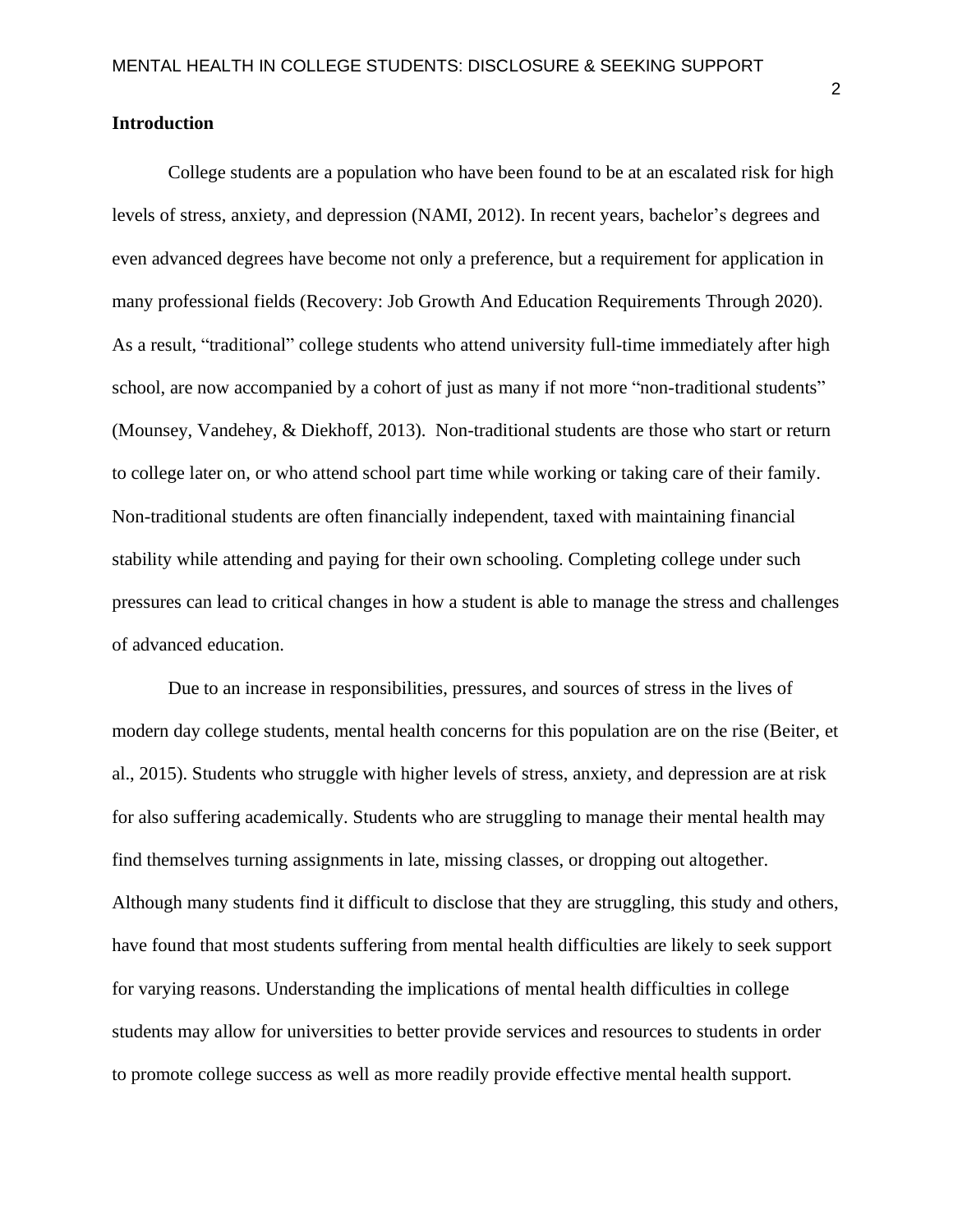#### **Literature Review**

### *Mental Health Prevalence in College Students*

With mental health difficulties in college students becoming a growing area of concern, many studies have been conducted to provide a better understanding of the issue's prevalence. One study utilized The World Health Organization World Mental Health Surveys and found that approximately one fifth of surveyed college students suffered from DSM-IV anxiety, mood, or substance abuse disorders (Auerbach, Alonso, Axinn, Cuijpers, Ebert, Green, & Nock, 2016). Another study found that based on a national sample, self-reported diagnoses/treatment of several MH conditions are increasing among college students (Oswalt, Lederer, Chestnut-Steich, Day, Halbritter, & Ortiz, 2020). A report by Pedrelli, Nyer, Yeung, Zulauf, & Wilens (2015) discussed the many responsibilities college students must tend to. In addition to academic stress, many students must also manage obligations related to work and family. Balancing the many challenges of adulthood while trying to succeed in college appears to relate directly to the prevalence of persistent mental health difficulties in college students of all ages (Pedrelli, et al., 2015). Among college students, anxiety is the most common diagnosis with 11.9% of college students living with anxiety disorders (Pedrelli, et. al, 2015). Depression rates follow closely in college students with 7-9% of the population suffering from depression, with the age of onset typically falling within childhood, adolescence, or young adulthood (Pedrelli, et. al, 2015). *Disclosing Mental Health Difficulties in College*

Struggling with mental illness during college presents many challenges for students throughout their journey towards acquiring a degree. Along with difficulties associated with mental health struggles comes the dilemma of whether or not to disclose. Though self-disclosure may allow students to access supportive resources, many encounter fears in doing so. According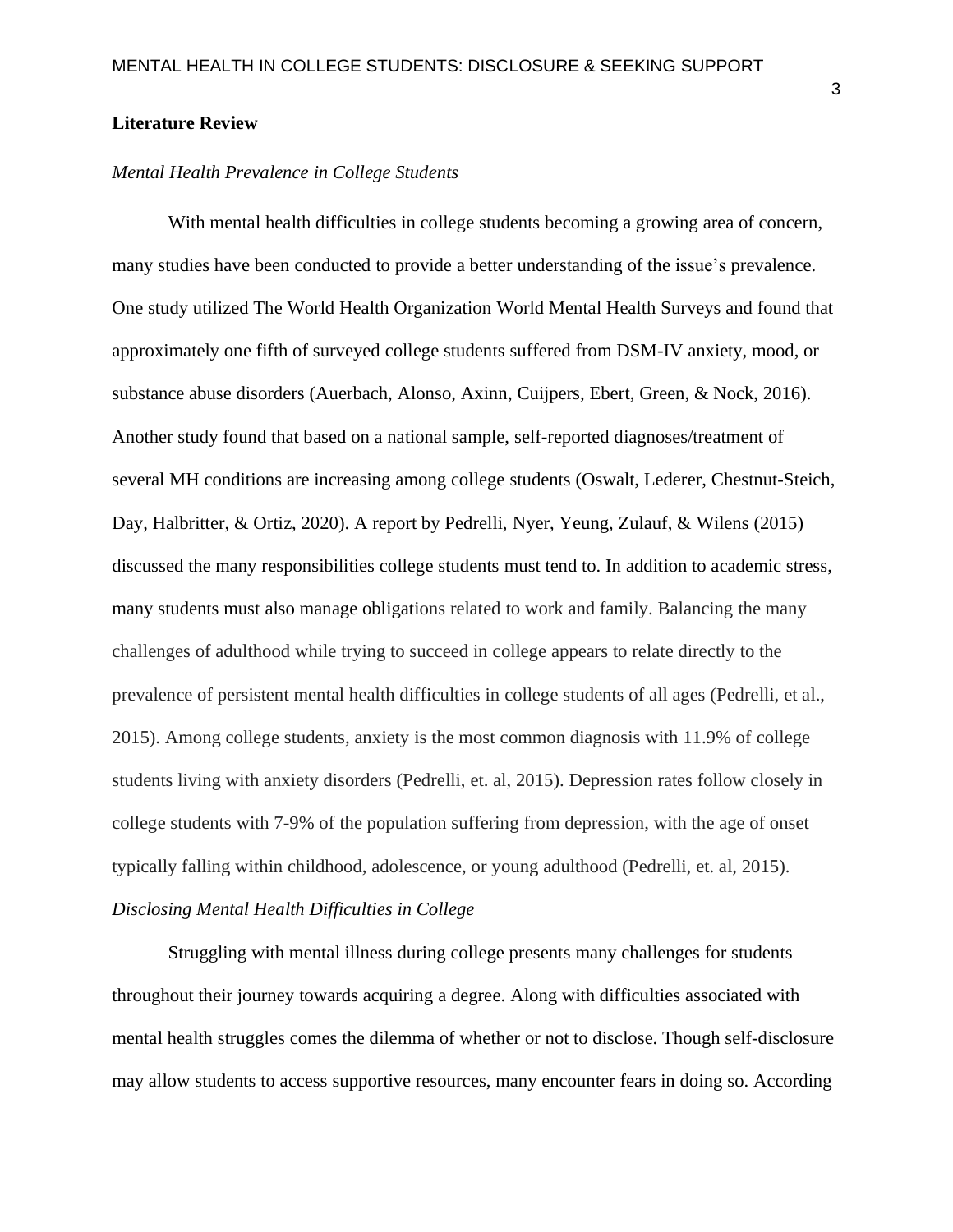to Corrigan, Kosyluk, Markowitz, Brown, Conlon, Rees, & Al-Khouja (2016), about 1 in 5 college student survey respondents reported feeling that remaining secretive about their identification as someone with a mental illness was a wise choice. Willingness to disclose was especially low in this sample for students of color due to higher rates of stigma associated with mental illness in different racial groups (Corrigan, et al., 2016). Similarly, students from a study conducted by Wynaden, McAllister, Tohotoa, Al Omari, Heslop, Duggan, & Byrne (2014) presented with a hesitation to disclose as a result of the negative impact of stigma associated with mental illness. Though it is evident that students feel hesitant about disclosure, many do support the idea of doing so knowing that it may lead to receiving necessary support during times of high stress. Findings from Meluch & Starcher (2020) illustrate that student participants found it important and sometimes necessary to disclose their struggle with mental health difficulties to professors especially when they felt they were likely to receive a supportive response.

### *Mental Health and College Performance*

Achieving academic success in college can be particularly challenging for students who are struggling to manage their mental health. College is a time characterized by high levels of academic pressure, expectations, and stress. Individuals suffering from increased levels of anxiety, stress, and depression are at risk for suffering academically as well. According to Wilks, Auerbach, Alonso, Benjet, Bruffaerts, Cuijpers & Sadikova (2020), research consistently documents high rates of mental health problems among college students and strong associations of these problems with academic role impairment. Students suffering from mental health difficulties are likely to experience challenges related to maintaining their grades, turning assignments in on time, showing up to class, as well as dealing with low overall levels of motivation. Students living with anxiety, depression, and other mental health difficulties are at a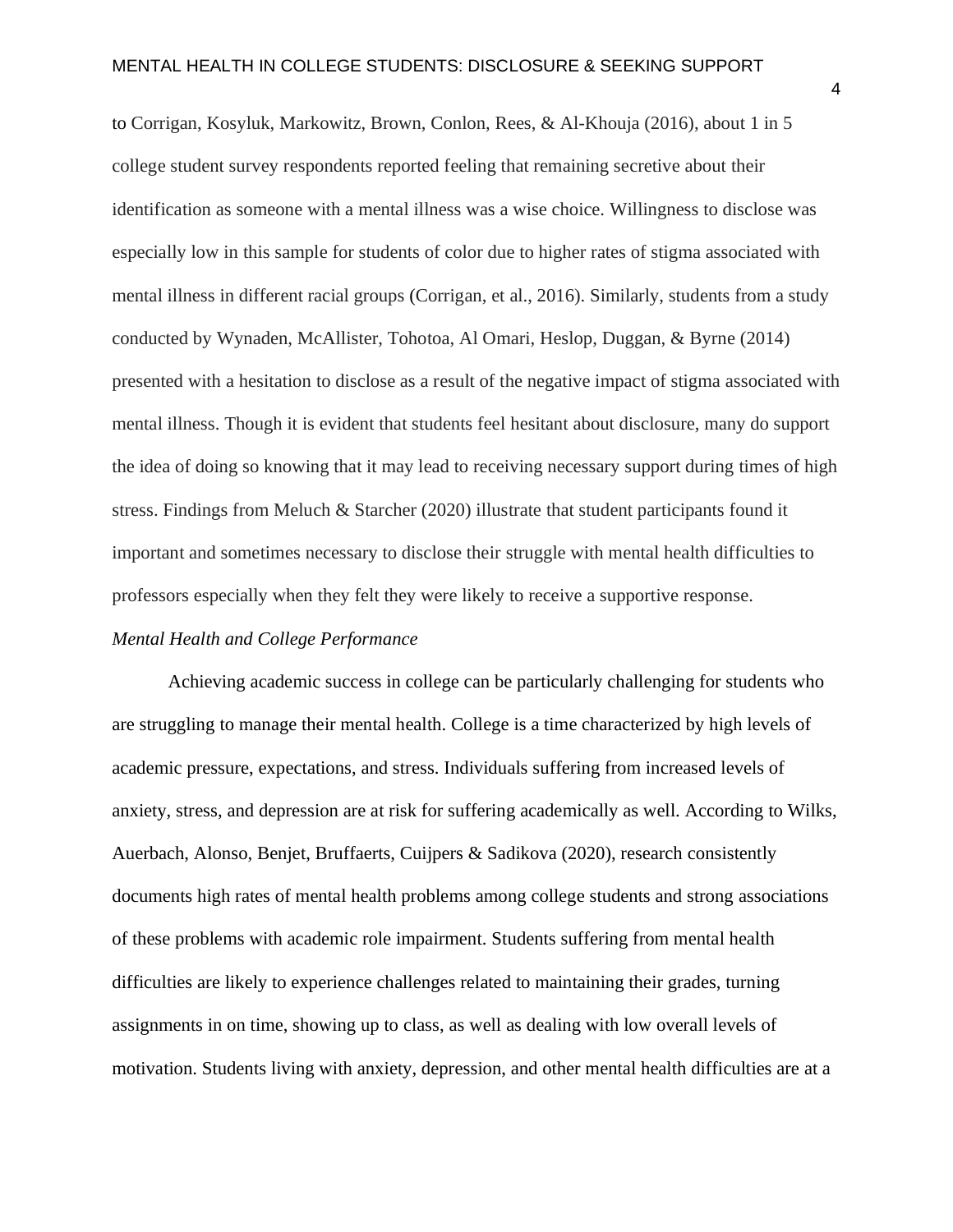higher risk for feeling highly overwhelmed or living in a constant state of fight or flight response (Reddy, Menon, & Thattil, 2018). A study by Wynaden, et al. (2014) found that "affected students experience isolation, loneliness and struggle as they try to meet their study requirements with many withdrawing from programs." Additional factors may contribute to a student's likelihood of experiencing poor mental health during college as well as related academic difficulties. First generation college students (Hartfield, 2020) and students experiencing food insecurity (Martinez, Frongillo, Leung, & Ritchie, 2018) are at increased risk of experiencing high levels of anxiety, stress, and depression, leading to obstacles that challenge or prevent high academic achievement. Research shows that mental health difficulties account for more college role impairment than physical health issues (Wilks, et al., 2020). With a wide range of variations in demographics, levels of independence, financial stability, and other related characteristics of non-traditional college students, increased stress, anxiety and depression within this population puts students at high risk for suffering academically as a result of mental health challenges. *Mental Health Support and College Students*

While many universities do have mental health support services available, students who are struggling with mental health difficulties often hesitate to seek help (Cage, Stock, Sharpington, Pitman, & Batchelor, 2020). Several barriers may stand in the way of students accessing mental health support at their university. Among these barriers are stigma, lack of available appointments, lack of student awareness of services, and student belief that they do not need services even if they would be considered at elevated risk for suicide (Cage, et al., 2020). A study conducted by DiPlacito-DeRango (2016) discusses how some students carry a mindset in which they believe school is meant for academics only, which may hinder their likelihood of seeking support for mental health difficulties associated with academia. This article also states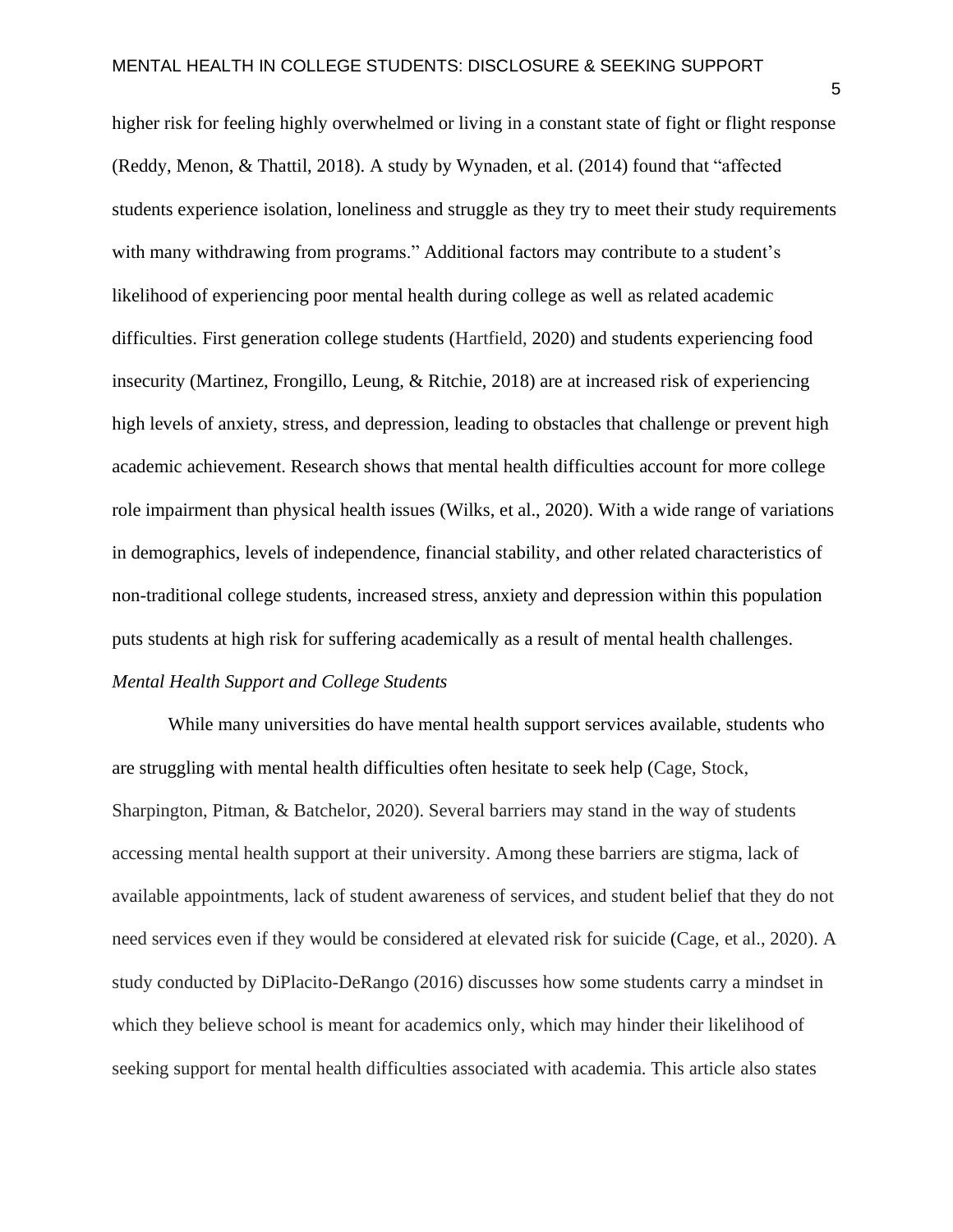that universities tend to have underdeveloped policies surrounding mental health, as well as minimal opportunities for university faculty to become more educated on how to support student mental health (DiPlacito-DeRango, 2016).

An important component of increasing help seeking behaviors in college students suffering from mental health difficulties is raising awareness of available supports. Modern technology has become a novel avenue for potential mental health support resources. Online mental health applications can serve as a means to provide mental health education to college students and increase awareness of available resources (Johnson, & Kalkbrenner, 2017). Online mental health applications have been found to be an easily accessible way to deliver brief interventions for students in order to help reduce symptoms of anxiety and depression (Johnson, & Kalkbrenner, 2017). Similarly to the use of mobile mental health applications, social media is also a potential outlet for related support. It has been found that people who are struggling with stressful life events who choose to open up or disclose on Facebook allowed them to "mobilize social support" (Zhang, 2017). Though technology based supports are not intended to replace inperson counseling or interventions, this is an important option for universities to consider when trying to increase the number of students accessing some sort of mental health support.

In addition to the use of virtual supports, research has also been done to examine the benefits of utilization of mental health groups or organizations on university campuses. A study conducted by Sontag-Padilla, Dunbar, Ye, Kase, Fein, Abelson & Stein (2018) found that student engagement in peer-lead mental health organizations through universities lead to a decrease in stigma, increase in helping behaviors, and increase in mental health knowledge over time. These findings indicate that while availability of counseling services is significant in college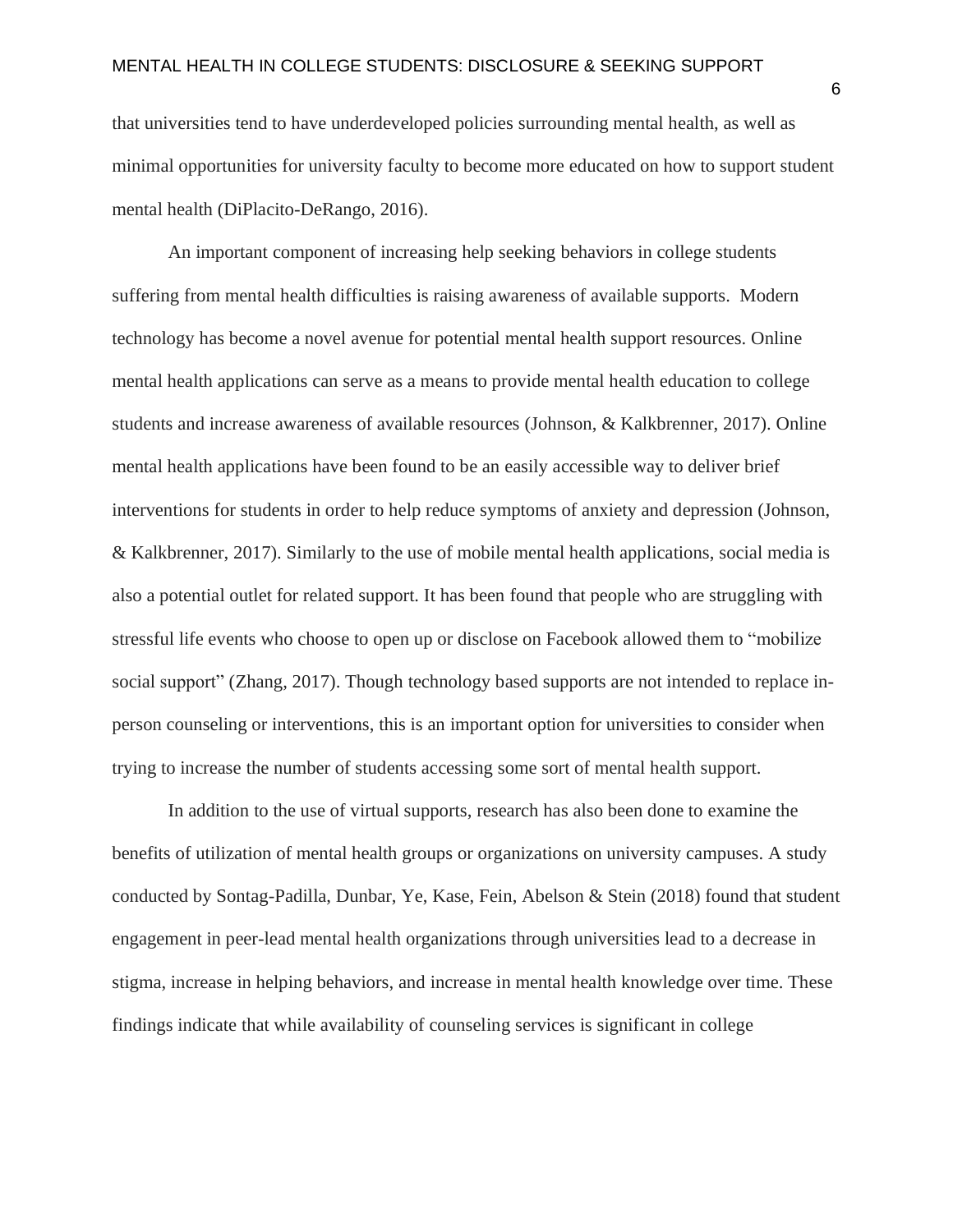communities, other accessible, short-term options may also be beneficial for supporting the mental health of college students.

#### **Methods**

This study, approved by the Bridgewater State University IRB (Appendix A) and supported by the ATP Summer Research Grant, uses an anonymous, online Qualtrics quantitative survey (Appendix B) to gather data from undergraduate students registered at Bridgewater State University. The survey includes questions concerning student demographics (age, gender, race/ethnicity, sexual orientation, household income, parent status, work status, enrollment status), self-evaluated mental health status (including depression, anxiety, and stress scores), and academic performance. Additionally, the survey also included open-ended questions regarding mental health status, reasons why they did or did not disclose mental health status to the school, how mental health has impacted their college performance, and reasons why the students decided to seek out supportive services for their mental health.

### *Participants*

The participant sample consists of 50 undergraduate students from Bridgewater State University, a public Massachusetts college. The sample contains mostly white students (82.0%, n=41) with non-white respondents at 18%. (n=9); the overall BSU population is 29% students of color. Additionally, the participants are predominately female (73.2%, n=34) with 22.5% identifying as male (n=12) and one identifying as genderqueer; the overall BSU population is 41.3% male and 58.7% female identifying. The mean age of the participant sample was just over 23 years with the youngest respondent at age 18 and the eldest at age 47. On a five-point Likert scale measuring overall mental health (ranging from 1=Excellent, 2=Good, 3=Average, 4=Poor,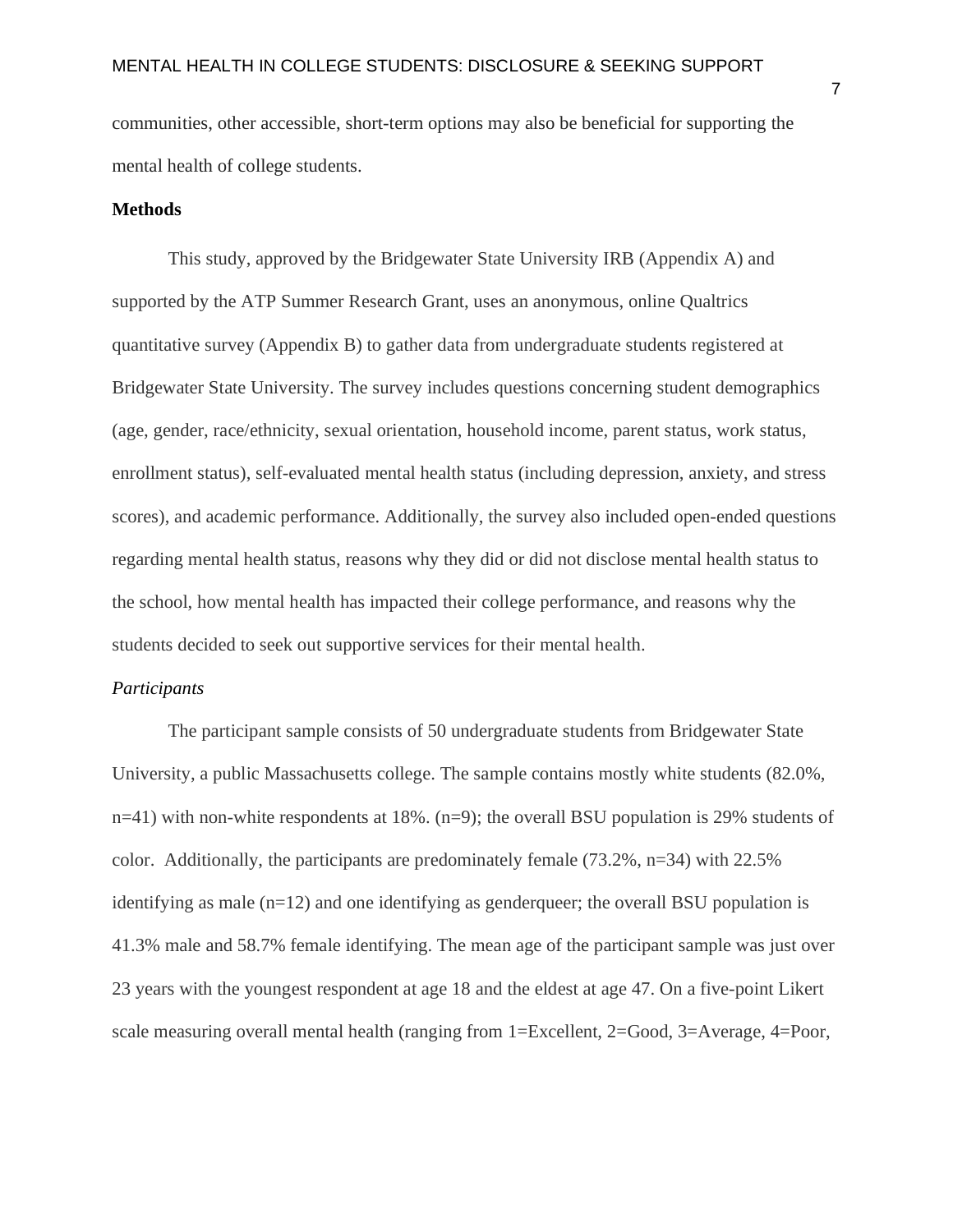5=Terrible), the majority of students (56.5%, n=26) responded that their mental health was

average. Additional demographic information can be found in Table 1, below.

|  | я<br>me |  |  |
|--|---------|--|--|
|--|---------|--|--|

| <b>Variable</b>              | <b>Characteristic</b> | <b>Students</b>            |
|------------------------------|-----------------------|----------------------------|
| Age                          |                       | 22.3 years old             |
| Gender                       | Male                  | 22.5% (12)                 |
|                              | Female                | 73.2% (34)                 |
| Race                         | White                 | 82.0% (41)                 |
|                              | Non-White             | $18.0\%$ (9)               |
| <b>LGBTQ</b>                 | Yes                   | 26.0% (13)                 |
|                              | N <sub>o</sub>        | 74.0% (37)                 |
| Household Income             |                       | \$40,000-\$60,000 per year |
| Home Community               | Urban                 | $10.6\%$ (5)               |
|                              | Suburban              | 70.2% (33)                 |
|                              | Rural                 | 19.1% (9)                  |
| <b>Student Enrollment</b>    | <b>Full Time</b>      | 88.4% (38)                 |
|                              | Part Time             | $11.6\%$ (5)               |
| Housing                      | <b>On Campus</b>      | 22.7% (10)                 |
|                              | Off Campus/Commuter   | 77.3% (34)                 |
| <b>Work Status</b>           | Working               | 80.0% (40)                 |
|                              | Not working           | 20.0% (10)                 |
| First Gen                    | Yes                   | 43.5% (20)                 |
|                              | N <sub>o</sub>        | 56.5% (26)                 |
| <b>Overall Mental Health</b> | Excellent             | $15.2\%$ (7)               |
|                              | Good                  | $13.0\%$ (6)               |
|                              | Average               | 56.5% (26)                 |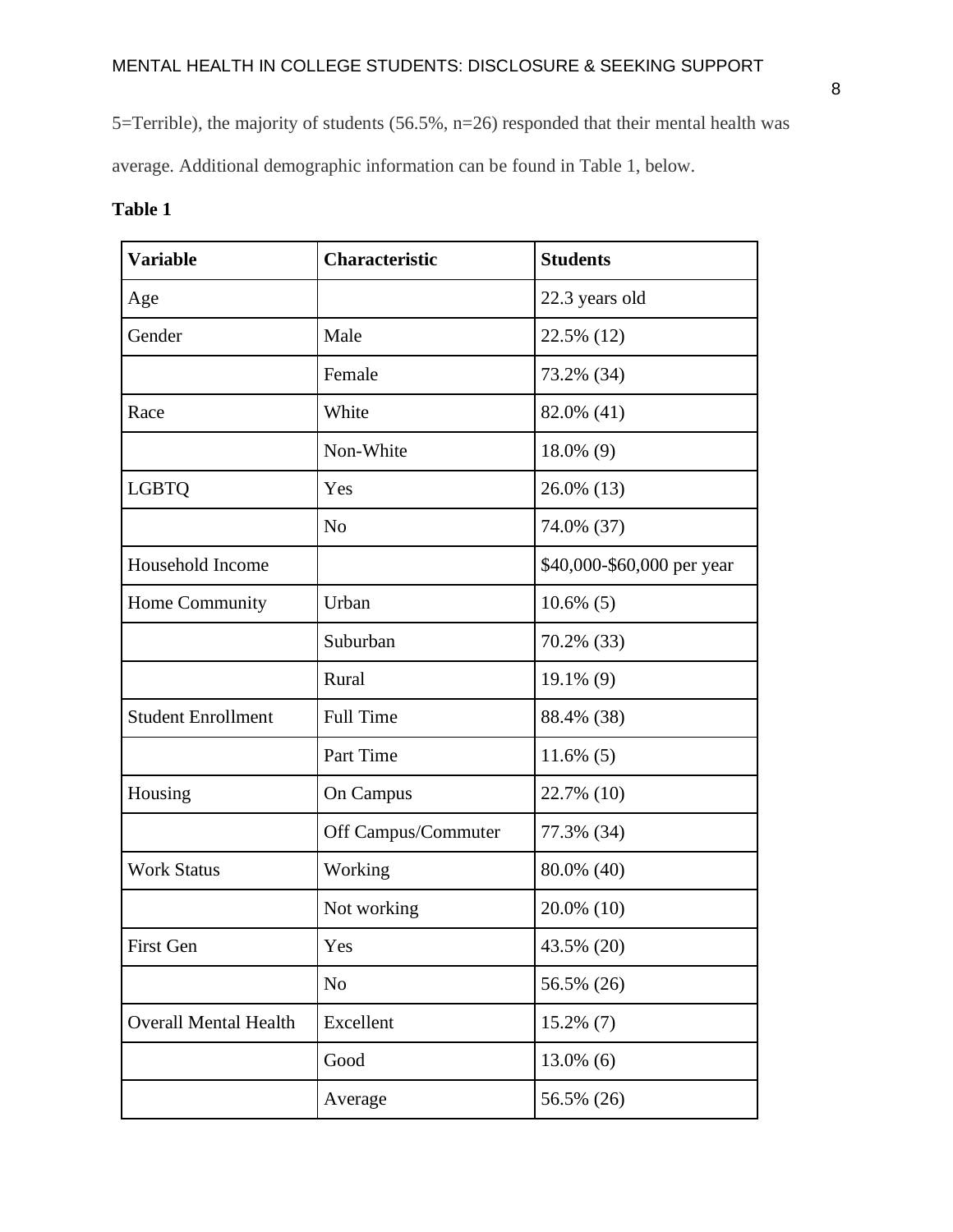| Poor     | $10.9\%$ (5) |
|----------|--------------|
| Terrible | (2)<br>4.3%  |

#### *Recruitment*

All participants were either recruited through their summer course professors, via direct email from the researchers, and later through social media platforms such as Facebook. The survey (created using Qualtrics) was emailed to Bridgewater State University professors whose names were collected from a list of those who were scheduled to be teaching summer courses. The survey was attached to individual emails accompanied by IRB approved language describing (Appendix C) the purpose of the survey and requesting that each professor share the survey and the associated instructions with their undergraduate summer course students at their own discretion. Students read that by beginning to answer the questions on the survey, they were providing consent for research. This initial outreach effort yielded approximately 20 results. Wanting to hear from a larger population, recruitment efforts were then approved to post the recruitment script on BSU social media. For individuals recruited through social media, a similar IRB approved script was posted to Facebook groups created specifically for Bridgewater State University students. These groups included one with Members from the Class of 2021, one for BSU Social Work students, and one for BSU Commuter students. Additionally, an email was sent directly to fellow recipients of the ATP research grant requesting their participation as well. By the end of data collection, 50 responses were received.

The participants were all undergraduate students, most of whom were enrolled in summer classes during 2020 (COVID-19 pandemic). Participation for students was voluntary and anonymous. Students were informed that the brief survey would take about 10-15 minutes.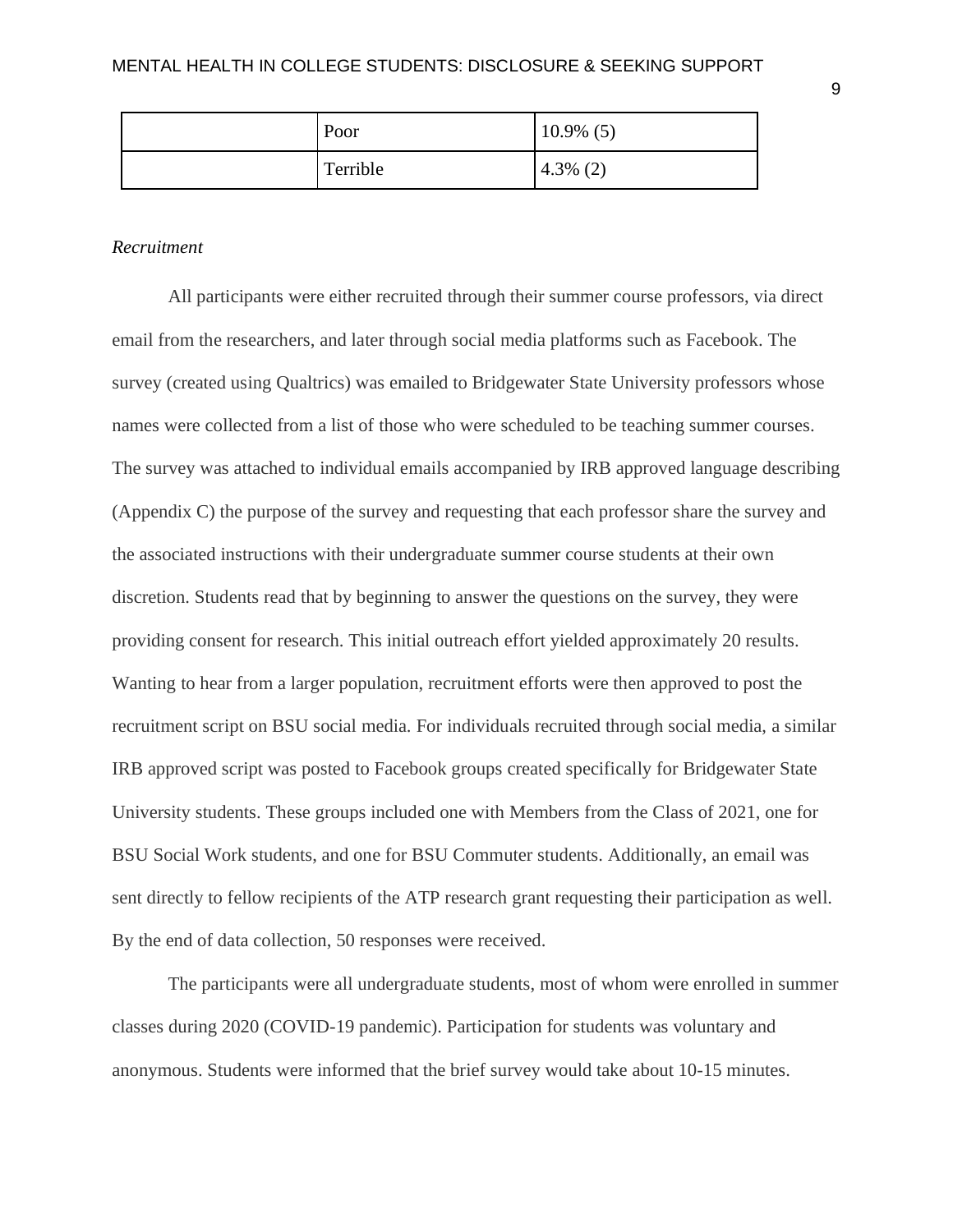Students were also provided with the option of disclosing their personal identity (name and student ID number) directly to the PI in order to receive a five-dollar incentive on their student ID for completing the survey.

### *Procedure*

Data were downloaded from Qualtrics to SPSS. Frequencies and descriptive statistics were derived from the quantitative data, and the qualitative data from the open ended responses were coded in SPSS using thematic analysis (Braun & Clarke, 2006).

#### *Research Questions*

After researching current literature on mental health difficulties in college students and related behaviors, it became clear that there is an emerging breadth of research on the mental health of college students. However, there is still much to be known about public university students, their mental health, and related behaviors around disclosure, college performance, and seeking support for mental health. Therefore, the following research questions were asked:

*R1: What mental health difficulties do college students report?*

*R2: Do college students disclose their mental health difficulties to their school, and why?*

*R3: How does mental health difficulties impact college performance?*

*R4: Do college students seek out support for mental health?*

It was from this data that we were able to record, review, and interpret the following findings.

#### **Findings**

*R1: What mental health difficulties do college students report?*

Response data in Table 2 show that 30.00% of this sample (n=15) reported experiencing at least one mental health difficulty while enrolled in college. Anxiety was most common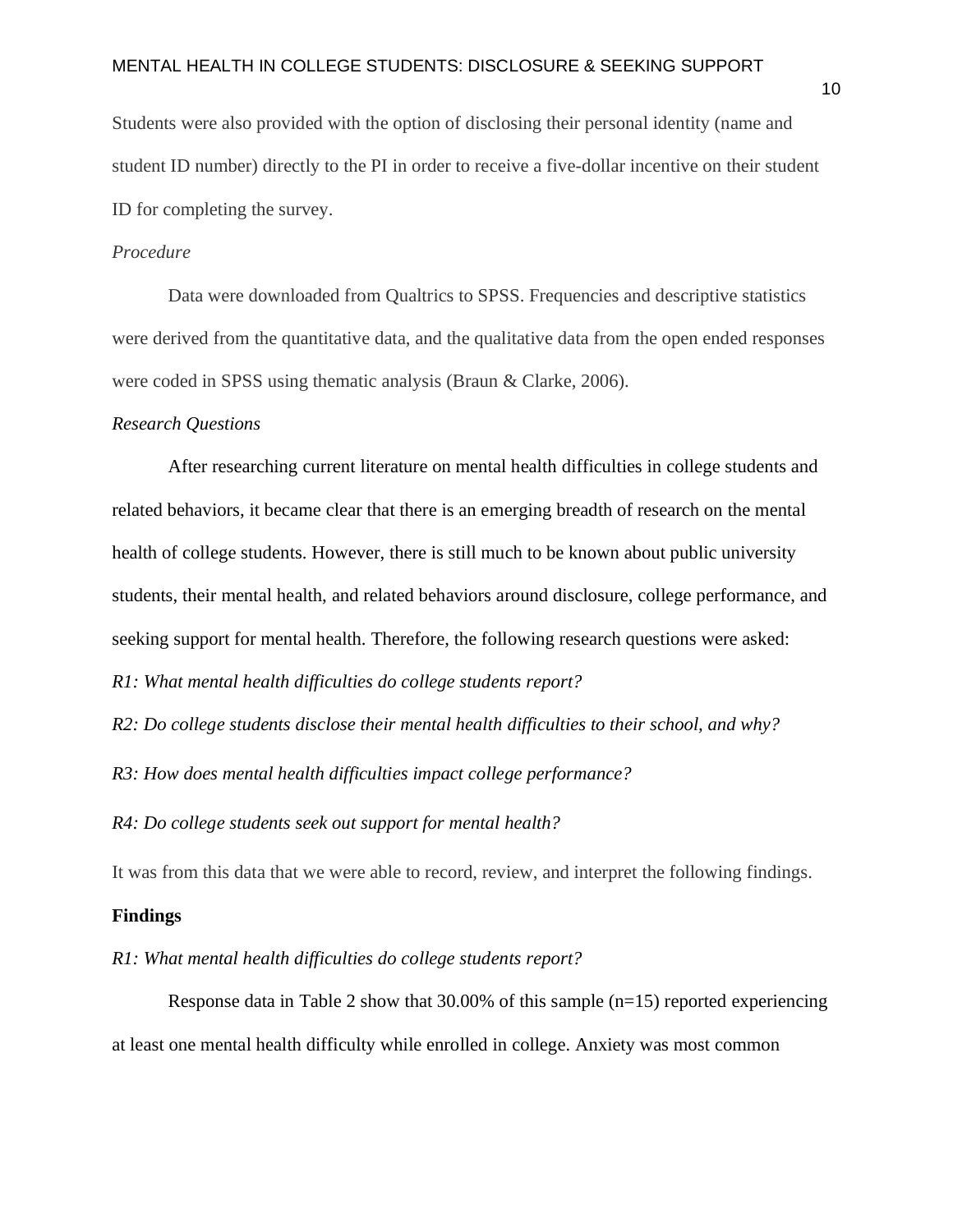$(66.67\%, n=10)$ , followed by depression  $(40.00\%, n=6)$ , PTSD  $(20.00\%, n=3)$ , ADHD  $(13.33\%,$ 

n=2), and ADD, Bipolar II, and OCD all mentioned once at 6.67% of this full sample.

| <b>Mental Health Issue</b> | Frequency $\%$ (n) |
|----------------------------|--------------------|
| <b>ADHD</b>                | 13.33% (2)         |
| <b>ADD</b>                 | $6.67\%$ (1)       |
| Anxiety                    | 66.67% (10)        |
| Bipolar II                 | $6.67\%$ (1)       |
| Depression                 | $40.00\%$ (6)      |
| <b>OCD</b>                 | $6.67\%$ (1)       |
| <b>PTSD</b>                | $20.00\%$ (3)      |

**Table 2: Mental health difficulties in college students (n=15)**

### *R2: Do college students disclose their mental health difficulties to their school, and why?*

Response data in Table 3 show that 14.00% of the sample, or seven students, report that they've disclosed a mental health condition to their school. In terms of the reasons why students decided to disclose this information in Table 4, 71.43%, or five students, said they were forced to disclose their mental health difficulties due to needing accommodations in class or disclosed through meeting with the school staff and counselors. Only, 28.57%, or two students, felt they were actually ready to disclose this information. Eight students, or 18.6% had no mental health issue to disclose, 13.95% or six students felt like they could deal with their mental health difficulties without the school's involvement, and 6.98% or three students said they did not share their mental health status with the school due to the fear of stigma.

**Table 3: Disclosure of mental health difficulties to school**

| Disclosure of MH | <b>Frequency</b> $\%$ (n) |
|------------------|---------------------------|
| Yes              | $14.00\%$ (7)             |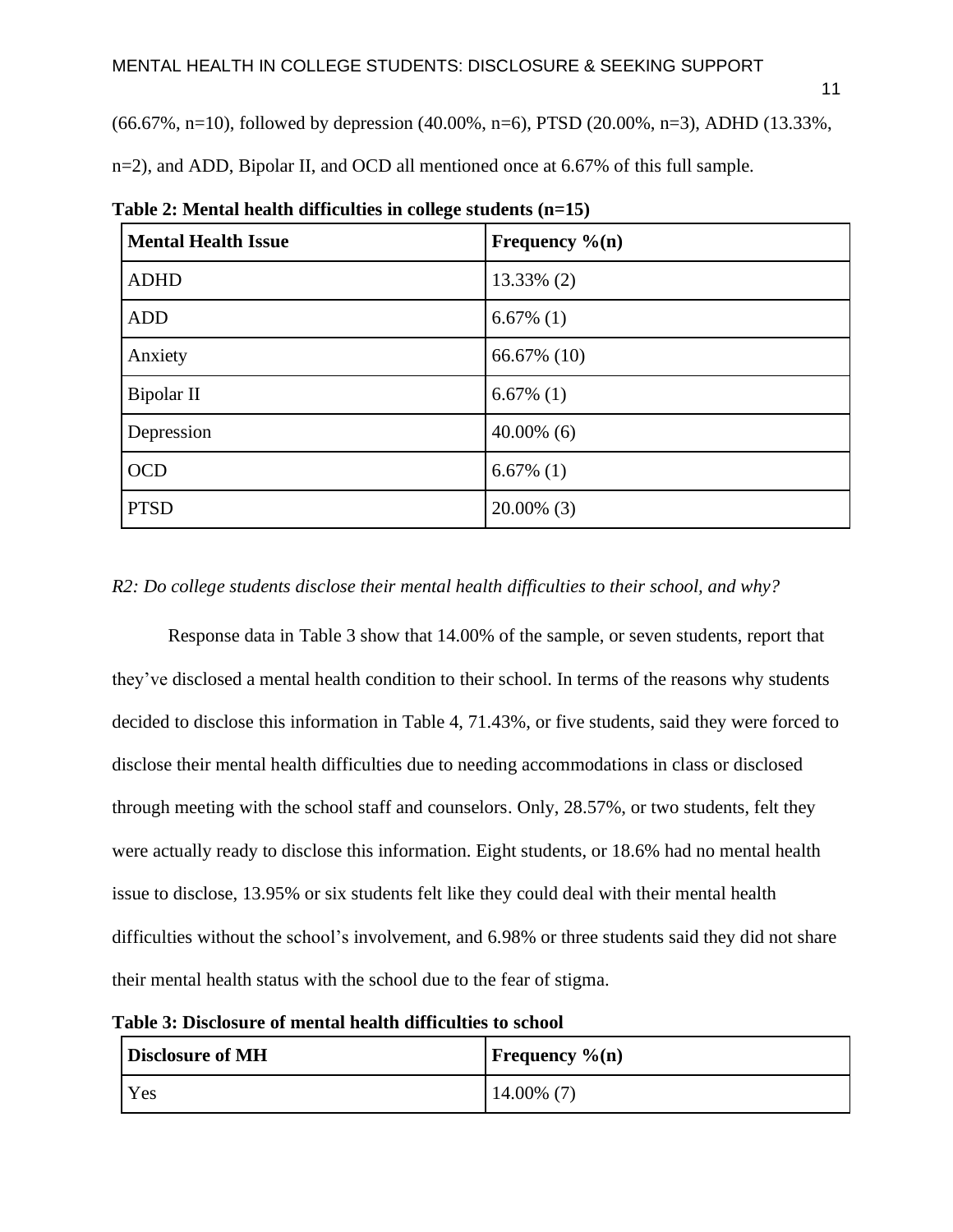12

| $\overline{N}$ | (43)<br>86.00% |
|----------------|----------------|
|----------------|----------------|

## **Table 4: Reasons for disclosure**

| Yes, disclosed                     |                                                                                                                                                                                                                                                                            | No, did not disclose                                     |                                                                                                                                                                                                                   |
|------------------------------------|----------------------------------------------------------------------------------------------------------------------------------------------------------------------------------------------------------------------------------------------------------------------------|----------------------------------------------------------|-------------------------------------------------------------------------------------------------------------------------------------------------------------------------------------------------------------------|
| Forced disclosure<br>$71.43\%$ (5) | "I need<br>accommodations, and<br>if I didn't disclose, I<br>wouldn't get them."                                                                                                                                                                                           | No MH condition<br>18.60% (8)                            | "I don't have a mental<br>health condition."                                                                                                                                                                      |
|                                    | "I had to during intake<br>forms for counseling."                                                                                                                                                                                                                          | Dealing with without<br>school involvement<br>13.95% (6) | "It's something I can<br>handle."                                                                                                                                                                                 |
|                                    | "I was basically<br>emailed by the<br>academic people and I<br>HAD to speak with<br>them in person. So I<br>had to tell them what<br>was going on, they<br>gave me advice and I<br>completely ignored it<br>because they didn't<br>care and neither did<br>$\mathbf{I}$ ." |                                                          | "I seem to do well<br>enough, even though I<br>would probably be an<br>"A" student if this<br>didn't interfere. I<br>guess I just try to<br>figure things out on<br>my own and don't<br>want to make<br>excuses." |
|                                    | "They asked me to<br>when I came back<br>from taking a<br>semester off."                                                                                                                                                                                                   |                                                          | "I don't think it's<br>necessary, I know I<br>can still get things<br>done."                                                                                                                                      |
|                                    | "To the Wellness<br>Center, to try and talk<br>past the problems."                                                                                                                                                                                                         | Fear of stigma 6.98%<br>(3)                              | "Don't want to be<br>looked at differently."                                                                                                                                                                      |
| Ready to disclose<br>28.57% (2)    | "I'm much more open<br>to receiving help<br>now."                                                                                                                                                                                                                          |                                                          | "Negative<br>connotations with<br>mental health issues,<br>especially in the field<br>of science."                                                                                                                |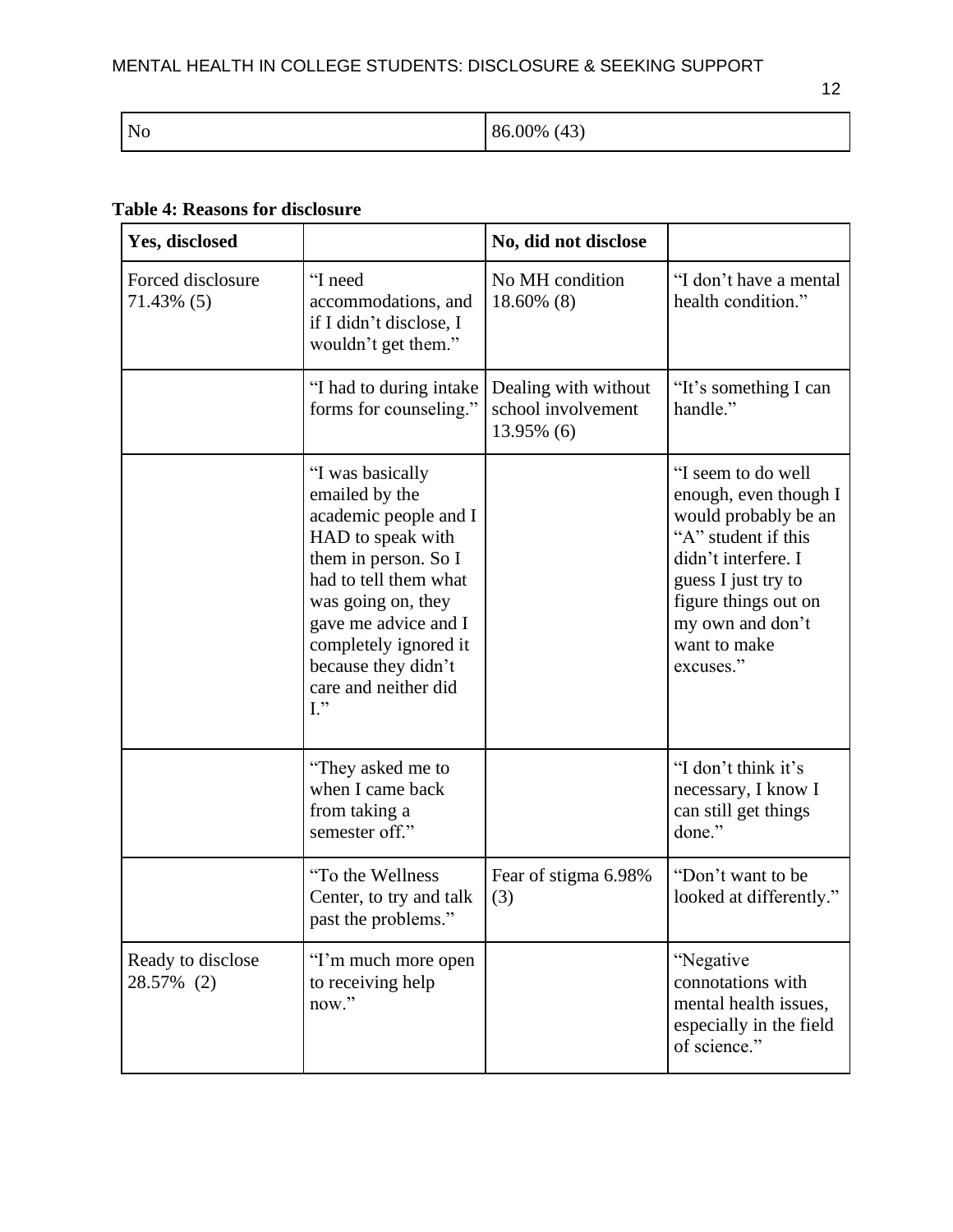|  | "It's important to<br>break down the<br>stigma." |  | "I'm shy and<br>uncomfortable to." |
|--|--------------------------------------------------|--|------------------------------------|
|--|--------------------------------------------------|--|------------------------------------|

*R3: How does mental health difficulties impact college performance?*

Response data in Table 5 show that 37.30% of the sample, or 19 students, report that their

mental health has impacted their college performance. In explaining how their mental health

impacts college performance, Table 6 shows three main themes were pulled from the open-ended

responses: stopped going to class/dropped out (52.63%, n=10), trouble concentrating (31.48%,

n=6), and difficulty completing assignments/handing in work late (31.58%, n=6).

| Mental health impacts college<br>performance? | Frequency $\%$ (n) |
|-----------------------------------------------|--------------------|
| Yes                                           | 37.30% (19)        |
| No                                            | $60.80\%$ (31)     |

| Table 6: How has mental health impacted your college performance? |  |  |
|-------------------------------------------------------------------|--|--|
|-------------------------------------------------------------------|--|--|

| <b>Impact on college performance</b>              | <b>Quotes</b>                                                                                                                       |
|---------------------------------------------------|-------------------------------------------------------------------------------------------------------------------------------------|
| Stopped going to class/dropped out<br>52.63% (10) | "I stopped going to class for months. I was<br>anxiety ridden and eventually dropped out."                                          |
|                                                   | "Almost dropped out of BSU- the commute"<br>and parking almost killed me."                                                          |
|                                                   | "Took a semester off due to stress."                                                                                                |
| Trouble concentrating<br>31.58% (6)               | "Trouble getting work done/focusing"                                                                                                |
|                                                   | "Trouble concentrating or processing words"<br>spoken. Most difficulty occurs during testing,<br>as I seem to go blank in thought." |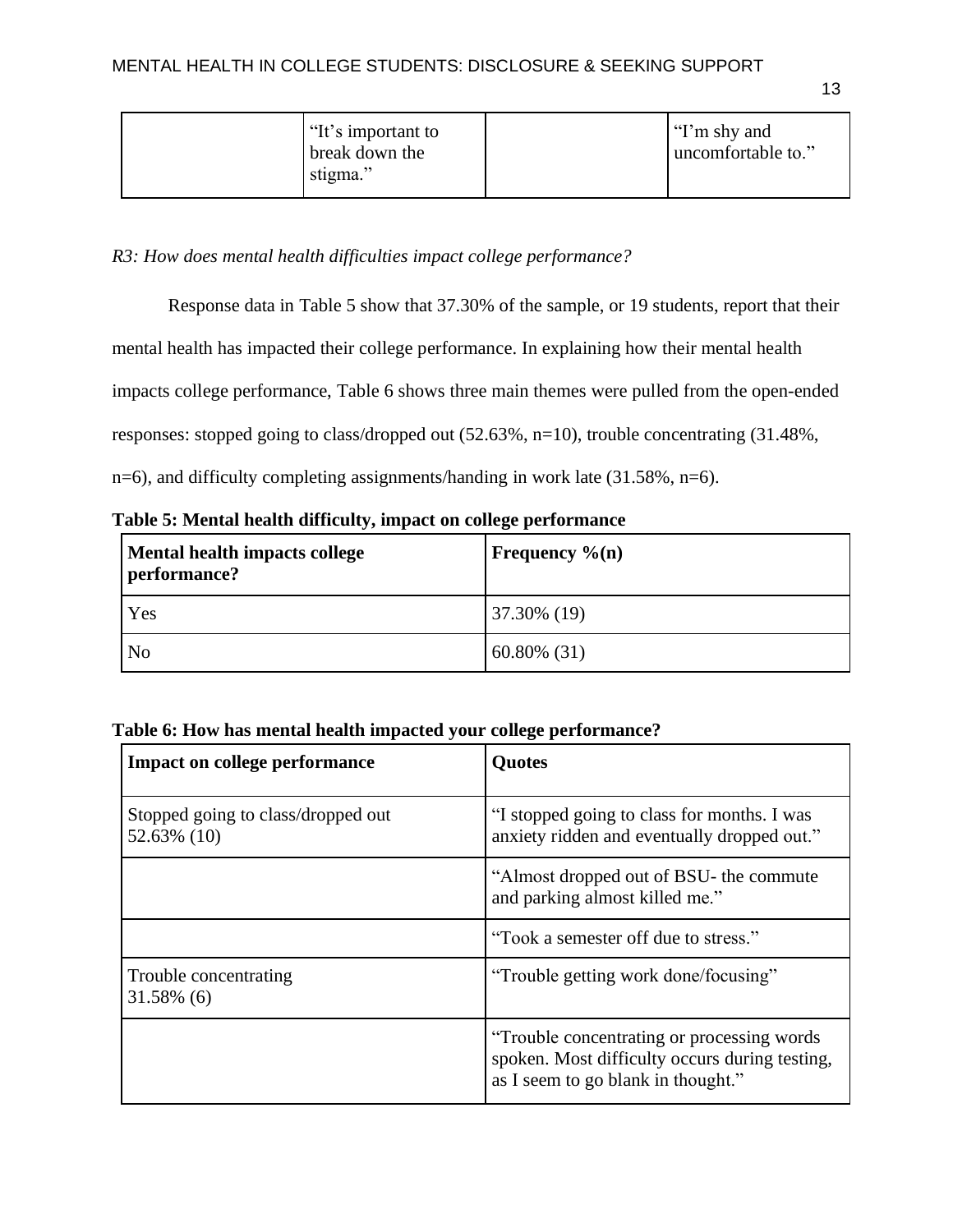| Difficulty completing assignments/handing in   "I've missed class, taken a semester off,<br>work late<br>$31.58\%$ (6) | handed an assignment in late. I still manage to       |
|------------------------------------------------------------------------------------------------------------------------|-------------------------------------------------------|
|                                                                                                                        | be a good student, but it is extremely<br>stressful." |

#### *R4: Do college students seek out support for mental health?*

Response data in Table 7 show that 37.30% of the sample, or 19 students, report that they've attempted to access behavioral health supports to address their mental health. In terms of the reasons why they attempted to access behavioral health supports for their mental health in Table 8, 89.47%, or 17 students, reported that they've attempted to access/have accessed counseling or therapy; 56.63%, or 10 students attempted to access/have accessed medication; 10.53%, or two students, have been hospitalized for their mental health; and 5.26%, or one student, said they are utilizing self-help supports to support their own mental health. In terms of the reasons why students do not attempt to access behavioral health supports, 12.90%, or four students, reported they do not seek out behavioral health supports due to fear; 19.35%, or 6 students, reported they did not seek out behavioral health supports because they did not think their mental health issues were severe enough; 9.68%, or 3 students said they were too busy to access behavioral health services; 9.68%, or 3 students said that accessing behavioral health services was too expensive; and 6.45%, or one student, reported that they access behavioral health supports for their mental health because they didn't know how to.

| Attempted to access behavioral health<br>supports | Frequency $\%$ (n) |
|---------------------------------------------------|--------------------|
| Yes                                               | 37.30% (19)        |
| N <sub>o</sub>                                    | $60.80\%$ (31)     |

|  |  |  | Table 7: Attempts to access behavioral health supports |
|--|--|--|--------------------------------------------------------|
|--|--|--|--------------------------------------------------------|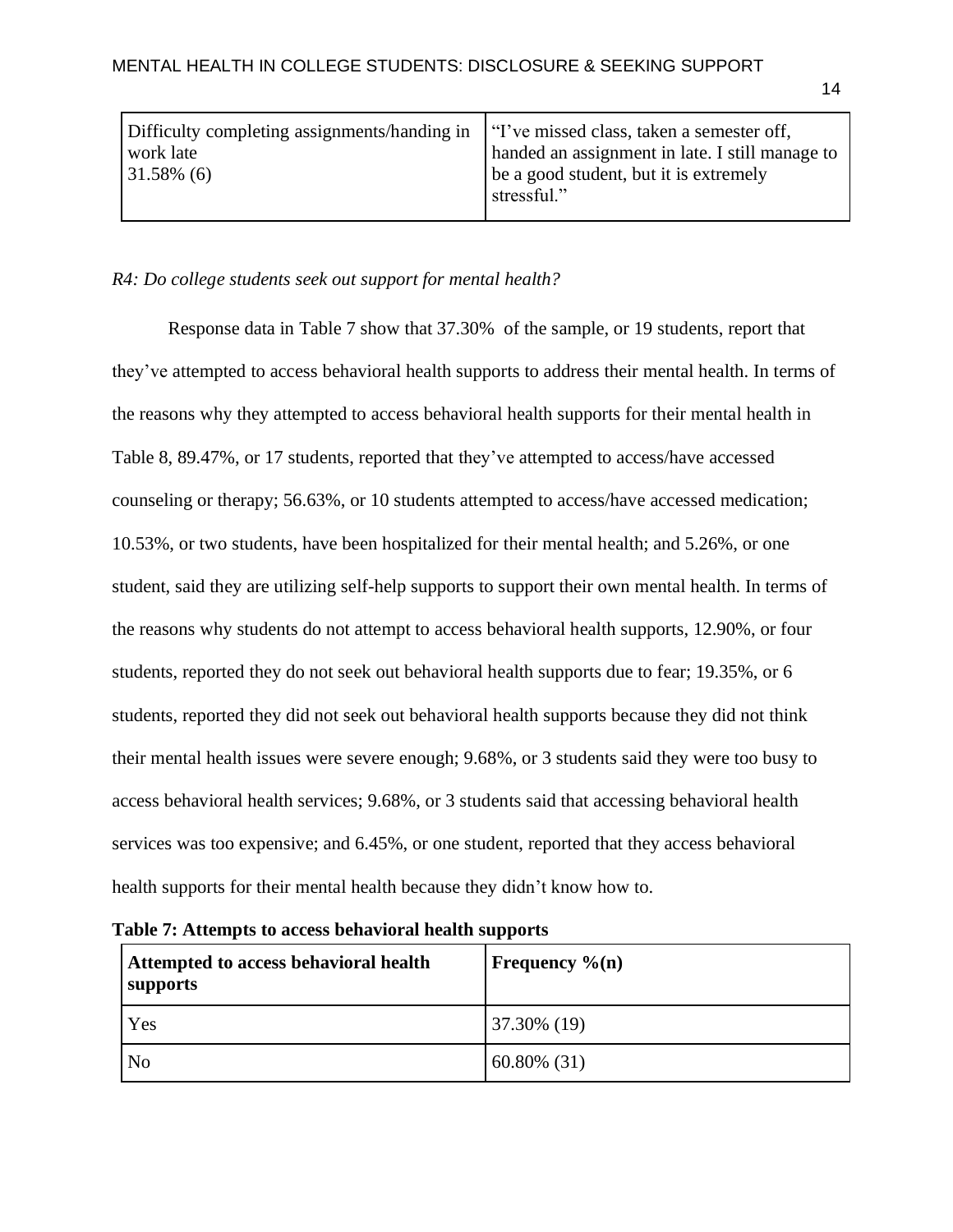| Yes, attempted to<br>access behavioral<br>health supports |                                                                                                                                                                                                                                                                                                                         | No, did not attempt<br>to access behavioral                                       |                                                                                  |
|-----------------------------------------------------------|-------------------------------------------------------------------------------------------------------------------------------------------------------------------------------------------------------------------------------------------------------------------------------------------------------------------------|-----------------------------------------------------------------------------------|----------------------------------------------------------------------------------|
| Counseling/therapy<br>89.47% (17)                         | "I am always trying to<br>see a therapist. The<br>Wellness Center is not<br>doing intakes so I<br>couldn't receive<br>services."                                                                                                                                                                                        | Fear<br>12.90% (4)                                                                | "Criticism that I might<br>face."                                                |
|                                                           | "I tried accessing<br>counseling at BSU,<br>finally was able to get<br>a weekly appointment<br>and did not find any<br>benefit. Often left<br>feeling worse."                                                                                                                                                           |                                                                                   | "Too scared to."                                                                 |
|                                                           | "Walk in sessions at<br>BSU (but let me tell<br>youthe sessions<br>were awful. They<br>need a wake up call.<br>The people who I<br>talked to were awful.<br>One invalidated<br>whatever I said, the<br>other only repeated<br>everything I said back<br>to me. Awful<br>experience during an<br>awful time in my life). | Mental health<br>symptoms aren't<br>serious enough to "get<br>help"<br>19.35% (6) | "I didn't think I<br>needed one."                                                |
| Medication<br>52.63% (10)                                 | "Prescription<br>medication, therapy."                                                                                                                                                                                                                                                                                  |                                                                                   | "I just get in my head<br>sometimes but never<br>too much where I<br>need help." |

**Table 8: Reasons for or against attempting to access behavioral health supports**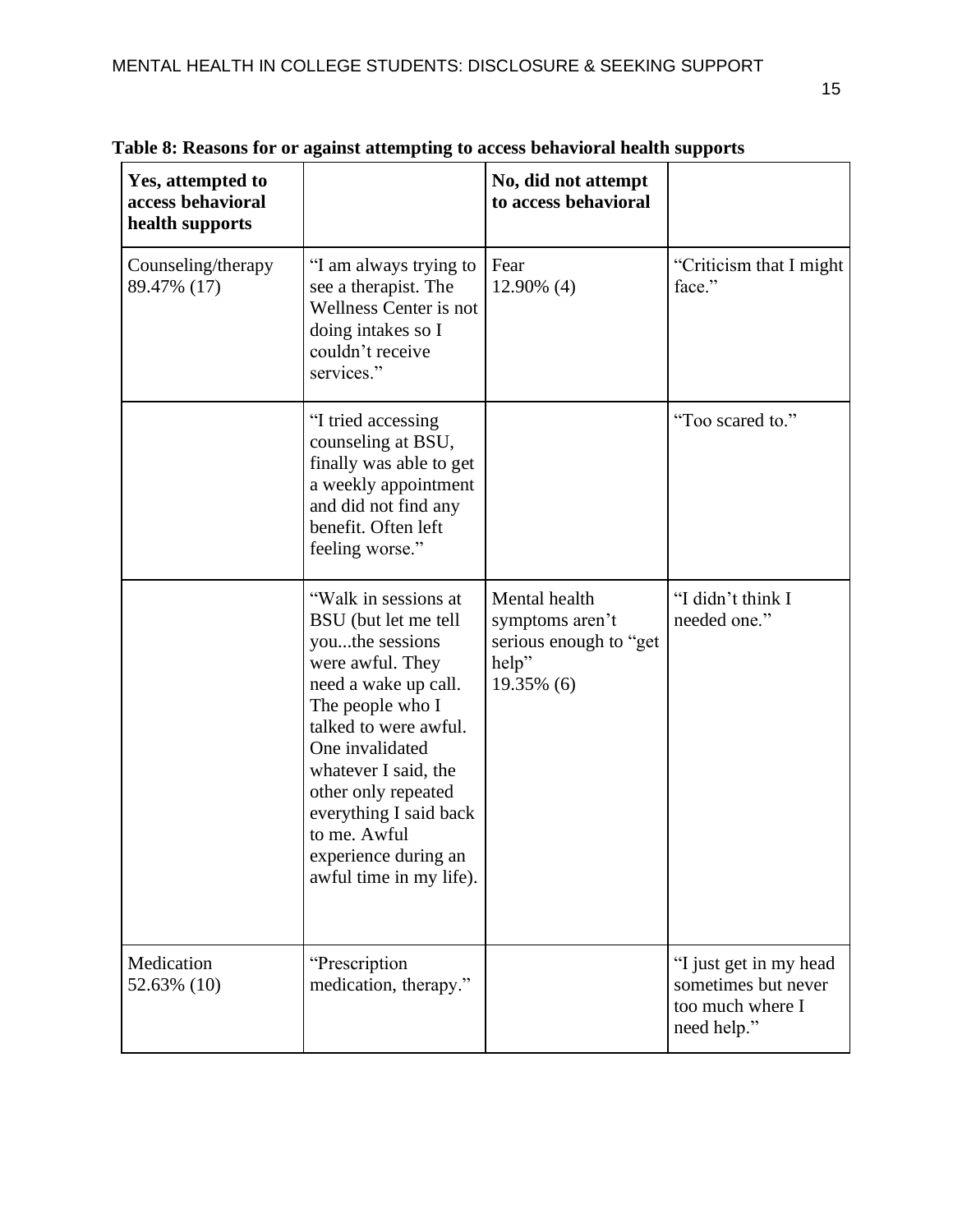|                                    | "Counseling and<br>medication!"                                                                                  | Too busy<br>$9.68\%$ (3)       | "During the last few<br>years I have 3 jobs<br>while attending<br>school. I just don't<br>have enough time<br>during the day." |
|------------------------------------|------------------------------------------------------------------------------------------------------------------|--------------------------------|--------------------------------------------------------------------------------------------------------------------------------|
|                                    | "MD diagnosed my<br>anxiety disorder. Took<br>meds for 1 year."                                                  | Too expensive<br>$9.68\%$ (3)  | "I can't afford one."                                                                                                          |
| Self-help supports<br>$5.26\%$ (1) | "Bought books/DVD<br>program that helped<br>the most with<br>understanding my<br>condition and its<br>triggers." |                                | "It sounds like a lot of<br>money and effort."                                                                                 |
| Hospitalization<br>$10.53\%$ (2)   | "Therapy, medication,<br>and hospitalization."                                                                   | Don't know how<br>$6.45\%$ (1) | "Don't know how to<br>find the resources."                                                                                     |

### **Discussion**

### *R1: What mental health difficulties do college students report?*

Based on the data collected, students from our sample appear to struggle most with depression (40%), anxiety (66.67%), and PTSD (20%). This may be attributed to the significant amount of stress and pressures endured by college students. In addition to academic expectations and responsibilities, our data shows that the majority of students are also working, which can add additional stress. Students must also manage the stress of home and family responsibilities as well as the overwhelming pressure of the need to succeed in college in order to advance in their careers, and qualify for well-paying professional positions. Overall, college students are at high risk for these mental health difficulties as a result of being taxed with balancing responsibilities in numerous areas of their lives while progressing through a challenging but critical time of educational, personal, and professional development. These findings are supported by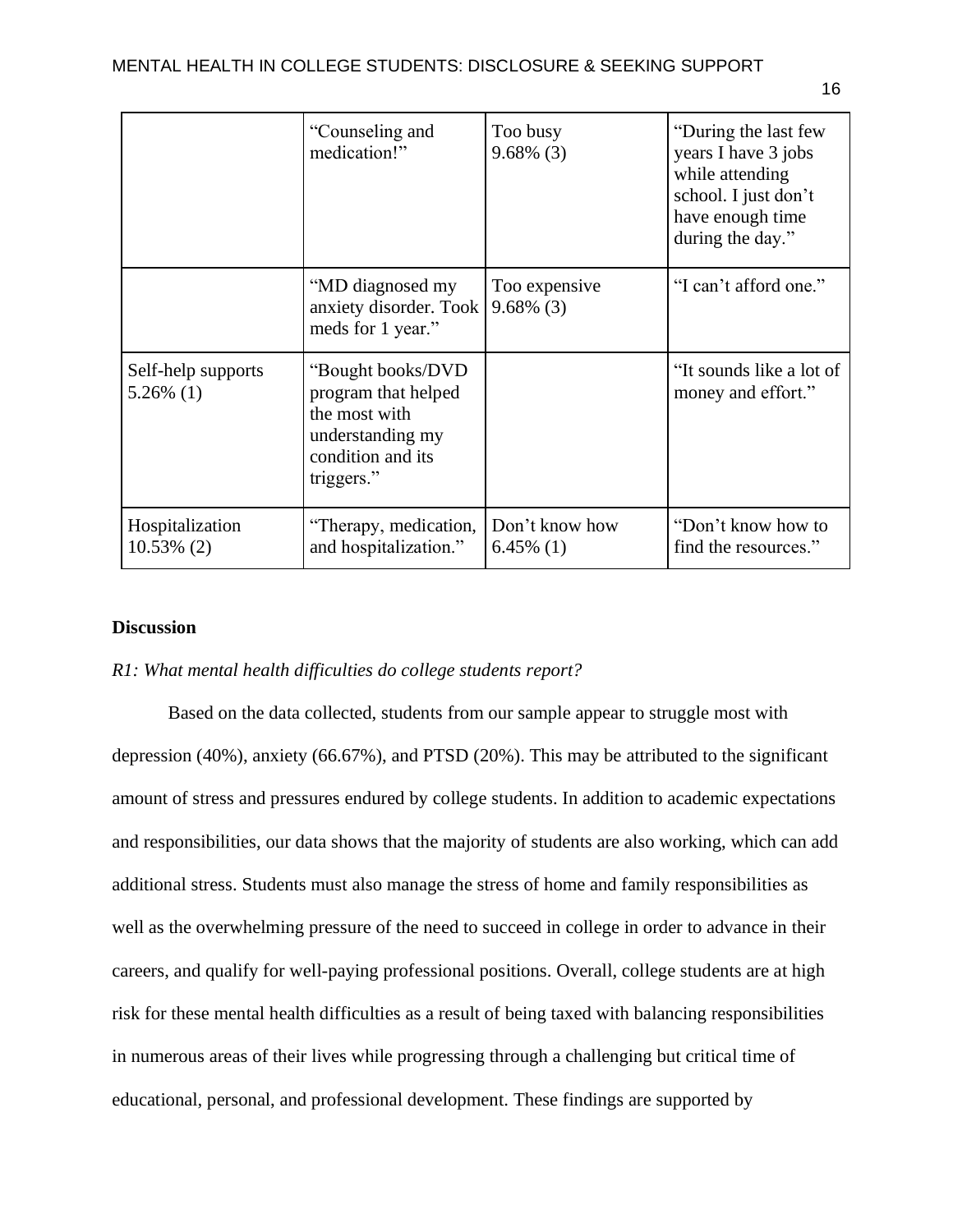conclusions drawn in the (Pedrelli, Nyer, Yeung, Zulauf, & Wilens, 2015) study regarding the relationship between student lifestyles and associated increase of mental health difficulties, showing that many students do indeed cope with anxiety and depression.

*R2: Do college students disclose their mental health difficulties to their school, and why?*

According to the data collected through this study, 86% of student survey respondents reported that they did not disclose their mental health difficulties to their school and discussed reasons of stigma and fear as reasons why they chose not to disclose. Even for students who did disclose, a number of them felt they were forced to disclose their mental health conditions even if they were not ready or did not want to. As supported by findings from the (Wynaden, et al., 2014) study, this may be directly related to student fears of negative response to disclosure as a result of mental health stigma. Students who do disclose may do so in hopes of receiving support, or as was found in our sample, students have felt that they were forced by their educational institution to disclose.

### *R3: How does mental health difficulties impact college performance?*

Our data illustrates that struggling with mental health difficulties negatively impacted student college performance and academic success. This can be explained by the difficulty of trying to cope with symptoms of stress, anxiety, and depression while attempting to also manage school, work, and personal pressures and responsibilities. Students reported that their mental health difficulties made it harder to show up to class, turn in assignments on time, or stay focused. Some students also reported that they considered dropping out as a result of the effects of mental health difficulties on their ability to manage academic responsibilities. This data is supported by similar findings from the study conducted by Wilks, et al., 2020) which reported a strong relationship between student mental health struggles and college role impairment.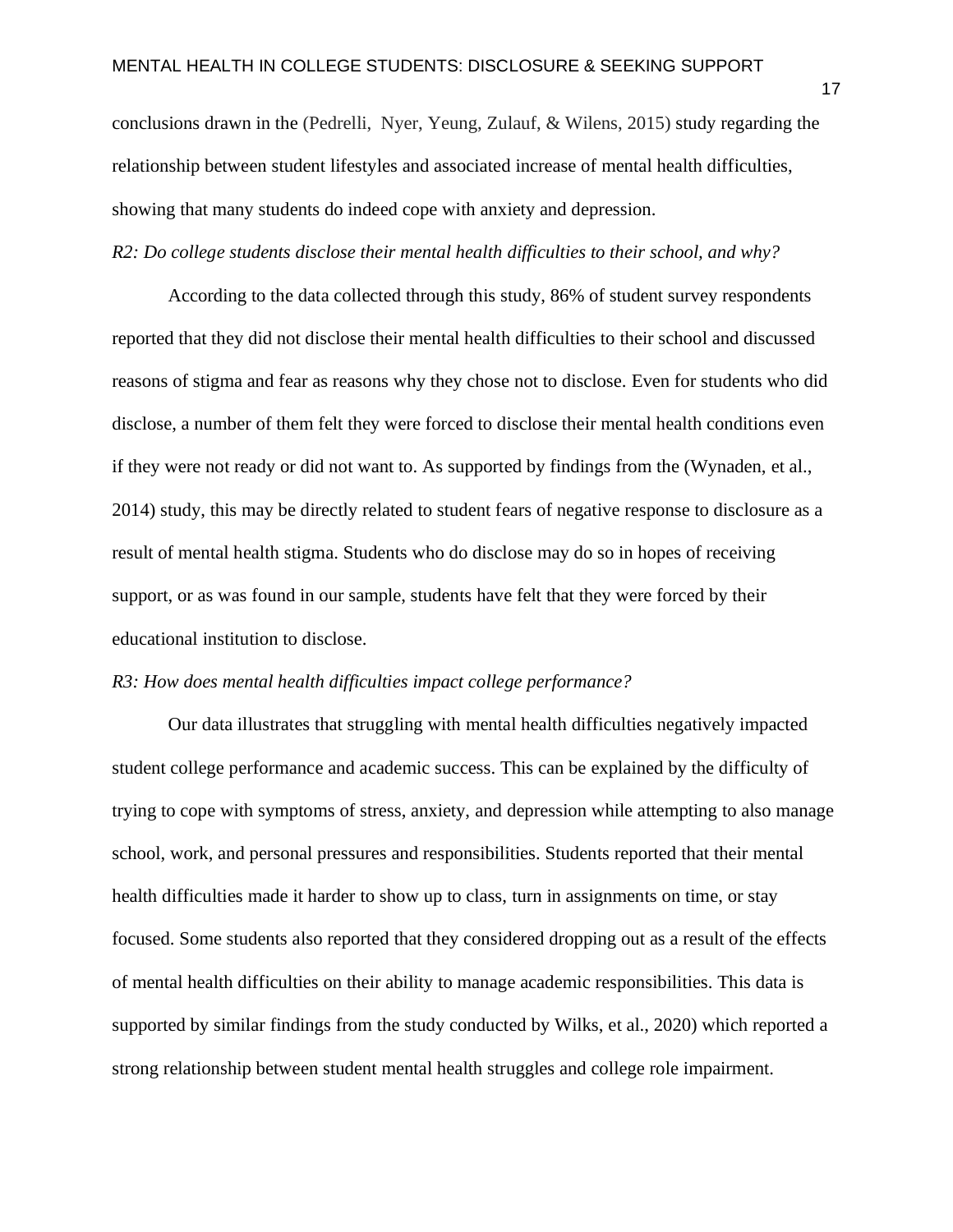#### *R4: Do college students seek out support for mental health?*

According to our findings in this study, only 37.30% of participants reported having sought behavioral health support. The 60.80% of students who did not seek support felt unable to do so for many reasons. Some students experienced fear of reaching out for help, while others felt they did not have enough time, could not afford it, their symptoms were not severe enough, or they did not know how to find mental health support. These reasons for college student hesitation when considering whether to access mental health supports were also found in the Cage, et al., (2020) study which examined these and other related barriers that are common for college students in accessing behavioral health supports to properly address their mental health difficulties.

#### **Limitations**

Despite facing barriers to recruitment in times of COVID-19 and abandoning the original in-person data collection plan of on campus recruitment of students enrolled in summer courses, the project moved forward with a convenience sample for data collection through reaching out to instructors teaching summer courses and through posting about this survey on BSU student social media pages. Our sample also has a larger proportion of respondents identifying as white and female than the overall BSU population as well. Due to the recruitment methods and the respondent population, this sample is not generalizable to the larger BSU population.

#### **Recommendations**

Literature collected from related research supports the importance of awareness, availability, and access when it comes to providing mental health support for college students. It should be noted that campus counseling centers (such as the Wellness Center at BSU) are necessary and helpful resources. However, additional models of support and options for college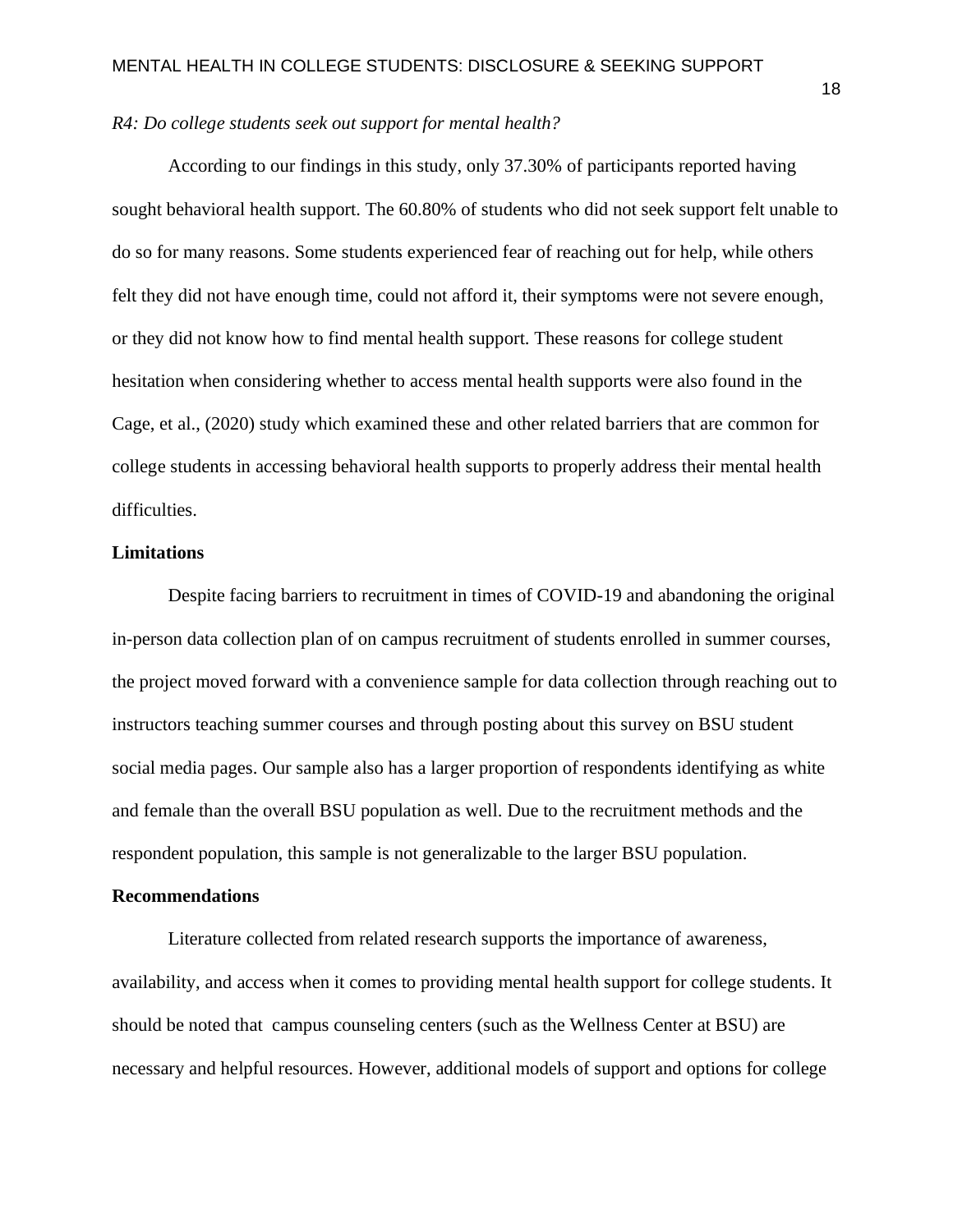students may be the answer to bridging the gap between students who are struggling and their educational institutions, particularly during this time of remote learning and isolating situations caused by COVID-19. What may be the most important implication of our findings is the need for creating more widespread university discussion of mental health as well as increasing student, faculty, and staff awareness of how mental health issues manifest and impact students, as well as knowledge about available mental health resources (DiPlacito-DeRango, 2016). Students could also benefit from mental health mobile applications (Johnson, & Kalkbrenner, 2017), such as the newly implemented Togetherall virtual support resource for BSU students. Students may also benefit from peer led mental health groups and organizations (Sontag-Padilla, Dunbar, Ye, Kase, Fein, Abelson & Stein, 2018) made available through their university (on social media, zoom, or in person), however, in order for students to take advantage of these services, they must be made aware of them.

BSU and other universities should consider frequently providing more information to their students about available mental health supports whether through emails, flyers, social media posts, or administrative announcements. BSU and others should also strategize when it comes to opening up conversations and promoting discussions surrounding mental health difficulties. Students need to feel that they are safe and will not be judged or penalized when deciding to disclose that they are struggling. Additional recommendations may include professional development options for university faculty to help them feel more equipped to recognize and support students who are struggling with mental health difficulties. BSU and other universities may also want to consider developing ways to actively reach out to and check on student mental health status. This will allow schools to have a better overall understanding of how students are doing, as well as potentially open communication with those who are hesitant to reach out for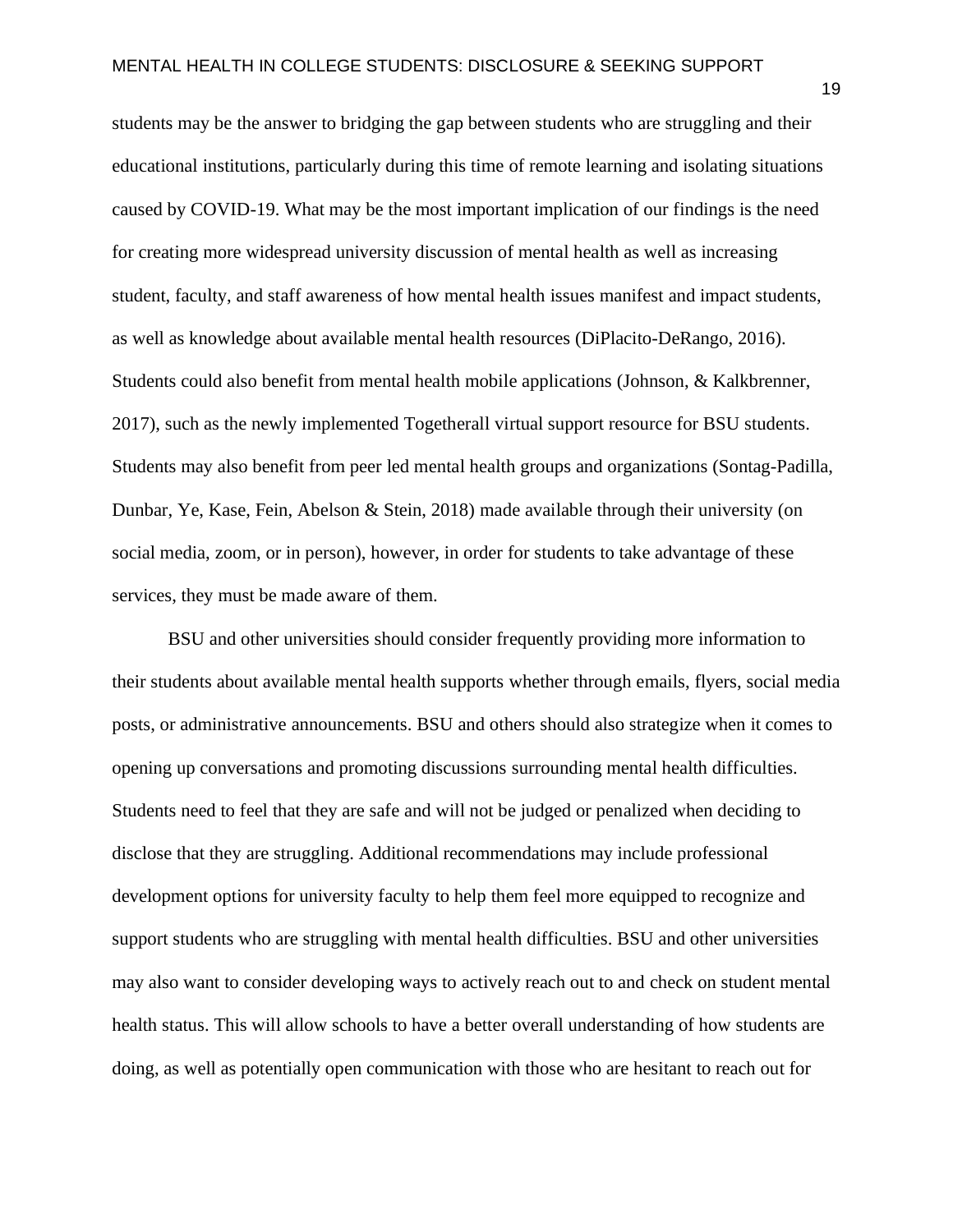help. This may be done through direct outreach from the counseling center, through mental health mobile apps, emailed surveys, or periodic check-ins conducted by professors. More research would be required concerning maintaining privacy through the use of online supports, as well as gaining a better understanding of which models of outreach and support are preferred by students.

### **Conclusion**

Acquisition of a college degree has become one of the most common goals set by individuals of all ages, races, genders, classes, and identities; therefore, this is a matter of social justice. Though earning a college degree is a rewarding and often necessary experience given current professional standards within our society, it is often one of the most taxing journeys to embark on. Present day college students tend to juggle many roles while simultaneously working toward their diploma. Students are also full-time employees, parents, financial independents, caregivers, volunteers, and so on. Balancing all of these responsibilities in addition to attending classes and completing assignments puts college students at high risk for suffering from elevated levels of stress, anxiety, and depression. The significant expansion of the college student population is accompanied by a growing concern for the mental health of these individuals.

This study of mental health difficulties and college performance in students at Bridgewater State University is intended to draw attention to the mental health needs of college students as well as the responsibility of educational institutions to provide adequate support. Our data as well as similar findings from prior research indicates that too many college students are struggling with their mental health and suffering academically as a result. Due to the impacts of stigma, lack of available services, and an overall disconnect between students and their universities when it comes to mental health awareness, many are suffering alone. Universities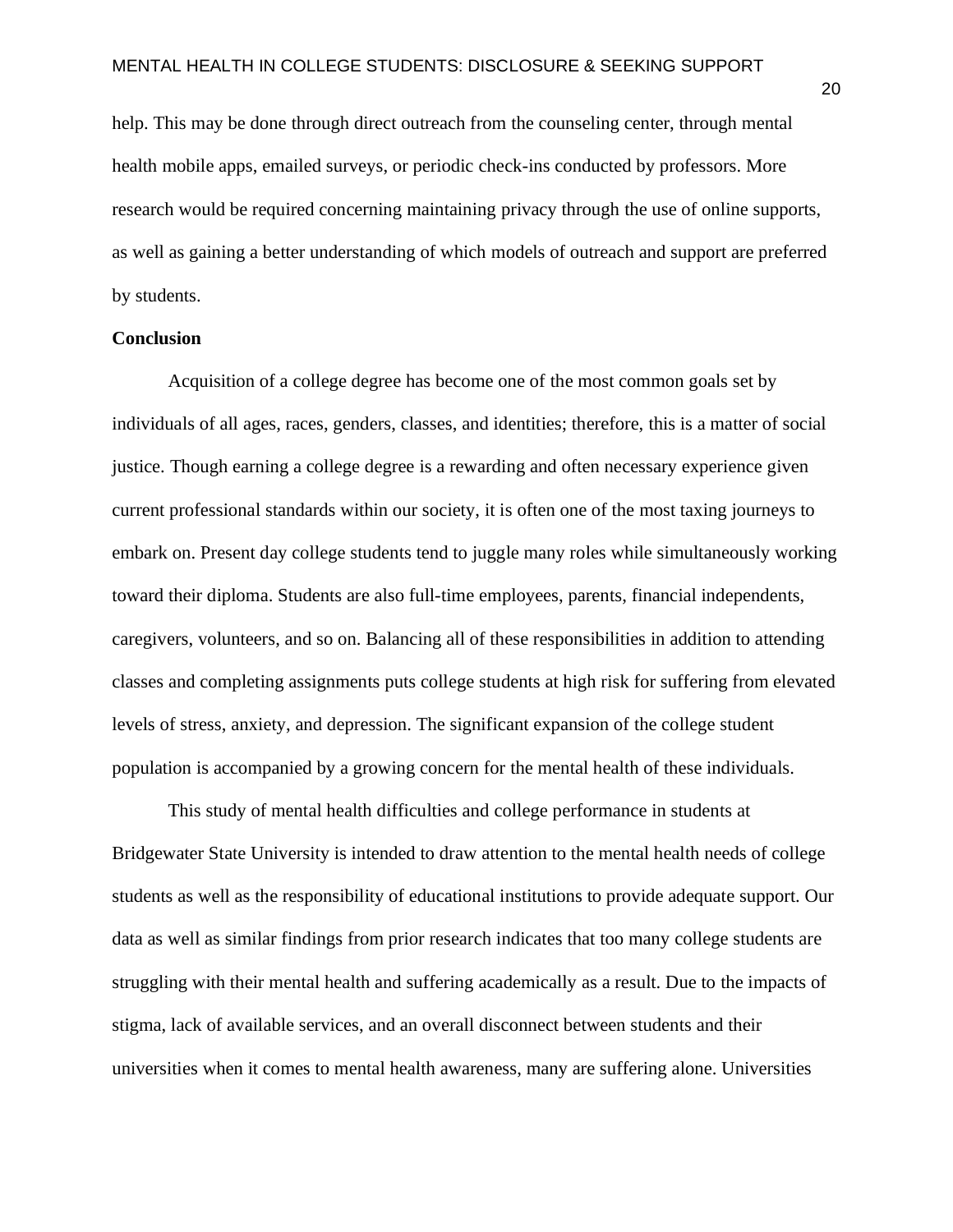must adopt a sense of urgency surrounding the issue of how to best support overall student mental health, and more importantly, provide outreach and resources to those who are struggling. Educational institutions are an environment where students should be able to learn, connect, grow, and achieve. Unfortunately, college success is severely threatened by the risk for high levels of student stress, anxiety, and depression. Universities must initiate and expand critically important discussions regarding a movement towards becoming equally as committed to student mental wellbeing as they are to academic achievement. Students should never have to choose between their mental health and their college degree.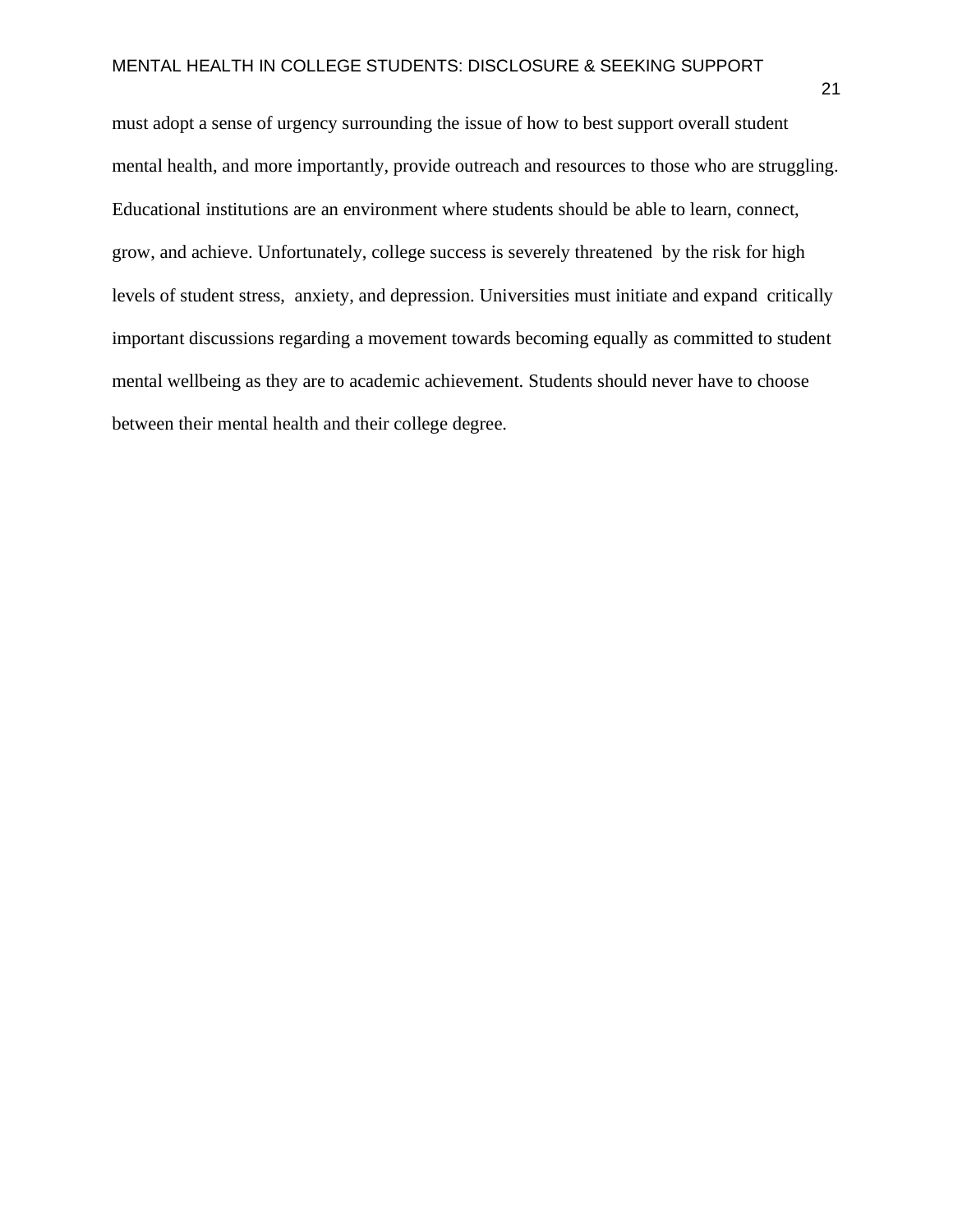#### **References**

- Auerbach, R. P., Alonso, J., Axinn, W. G., Cuijpers, P., Ebert, D. D., Green, J. G., ... & Nock, M. K. (2016). Mental disorders among college students in the World Health Organization world mental health surveys. *Psychological medicine*, *46*(14), 2955-2970.
- Beiter, R., Nash, R., McCrady, M., Rhoades, D., Linscomb, M., Clarahan, M., & Sammut, S. (2015). The prevalence and correlates of depression, anxiety, and stress in a sample of college students. *Journal of affective disorders*, *173*, 90-96.
- Braun, V., & Clarke, V. (2006). Using thematic analysis in psychology. *Qualitative research in psychology*, *3*(2), 77-101.
- Cage, E., Stock, M., Sharpington, A., Pitman, E., & Batchelor, R. (2020). Barriers to accessing support for mental health issues at university. *Studies in Higher Education*, *45*(8), 1637- 1649.
- Corrigan, P. W., Kosyluk, K. A., Markowitz, F., Brown, R. L., Conlon, B., Rees, J., ... & Al-Khouja, M. (2016). Mental illness stigma and disclosure in college students. *Journal of Mental Health*, *25*(3), 224-230.
- DiPlacito-DeRango, M. L. (2016). Acknowledge the Barriers to Better the Practices: Support for Student Mental Health in Higher Education. *Canadian Journal for the Scholarship of Teaching and Learning*, *7*(2), 2.
- Hartfield, K. N. (2020). Cultural Mismatch: First-generation College Students, Academic Performance, and Mental Health.
- Johnson, K. F., & Kalkbrenner, M. T. (2017). The utilization of technological innovations to support college student mental health: Mobile health communication. *Journal of technology in human services*, *35*(4), 314-339.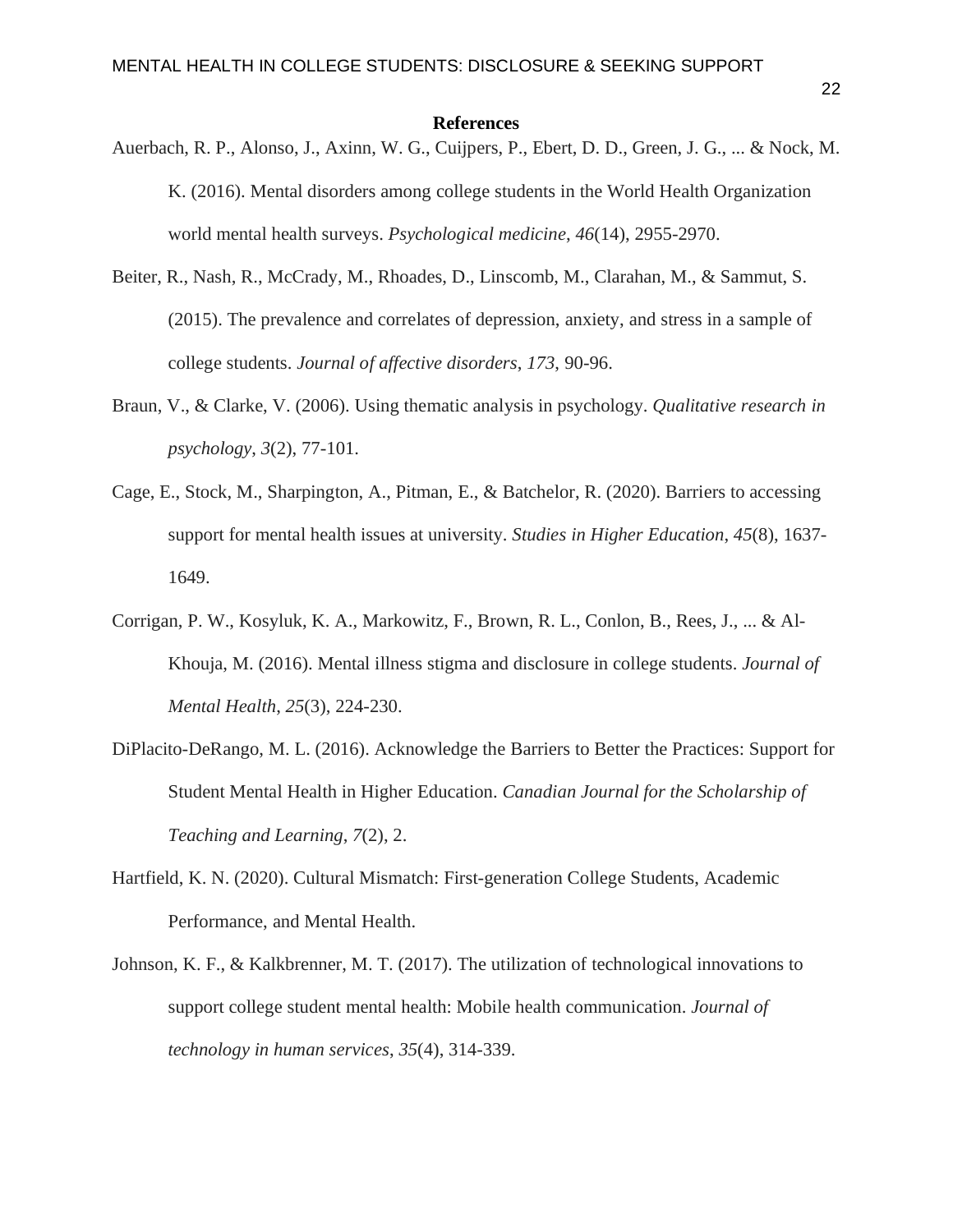- Martinez, S. M., Frongillo, E. A., Leung, C., & Ritchie, L. (2018). No food for thought: Food insecurity is related to poor mental health and lower academic performance among students in California's public university system. *Journal of health psychology*, 1359105318783028.
- Meluch, A. L., & Starcher, S. C. (2020). College Student Concealment and Disclosure of Mental Health Issues in the Classroom: Students' Perceptions of Risk and Use of Contextual Criteria. *Communication Studies*, 1-15.
- Mounsey, R., Vandehey, M. A., & Diekhoff, G. M. (2013). Working and non-working university students: Anxiety, depression, and grade point average . College Student Journal , 379– 389. doi: 2014-23627-014
- NAMI. (2012). College Students Speak: A Survey Report on Mental Health, 4–22. Retrieved from [https://www.nami.org/getattachment/About-NAMI/Publications-Reports/Survey-](https://www.nami.org/getattachment/About-NAMI/Publications-Reports/Survey-Reports/College-Students-Speak_A-Survey-Report-on-Mental-Health-NAMI-2012.pdf)[Reports/College-Students-Speak\\_A-Survey-Report-on-Mental-Health-NAMI-2012.pdf](https://www.nami.org/getattachment/About-NAMI/Publications-Reports/Survey-Reports/College-Students-Speak_A-Survey-Report-on-Mental-Health-NAMI-2012.pdf)
- Oswalt, S. B., Lederer, A. M., Chestnut-Steich, K., Day, C., Halbritter, A., & Ortiz, D. (2020). Trends in college students' mental health diagnoses and utilization of services, 2009– 2015. *Journal of American college health*, *68*(1), 41-51.
- Pedrelli, P., Nyer, M., Yeung, A., Zulauf, C., & Wilens, T. (2015). College students: mental health problems and treatment considerations. *Academic Psychiatry*, *39*(5), 503-511.
- Recovery: Job Growth And Education Requirements Through 2020. (n.d.). Retrieved June 15, 2020, from [https://cew.georgetown.edu/cew-reports/recovery-job-growth-and-education](https://cew.georgetown.edu/cew-reports/recovery-job-growth-and-education-requirements-through-2020/)[requirements-through-2020/](https://cew.georgetown.edu/cew-reports/recovery-job-growth-and-education-requirements-through-2020/)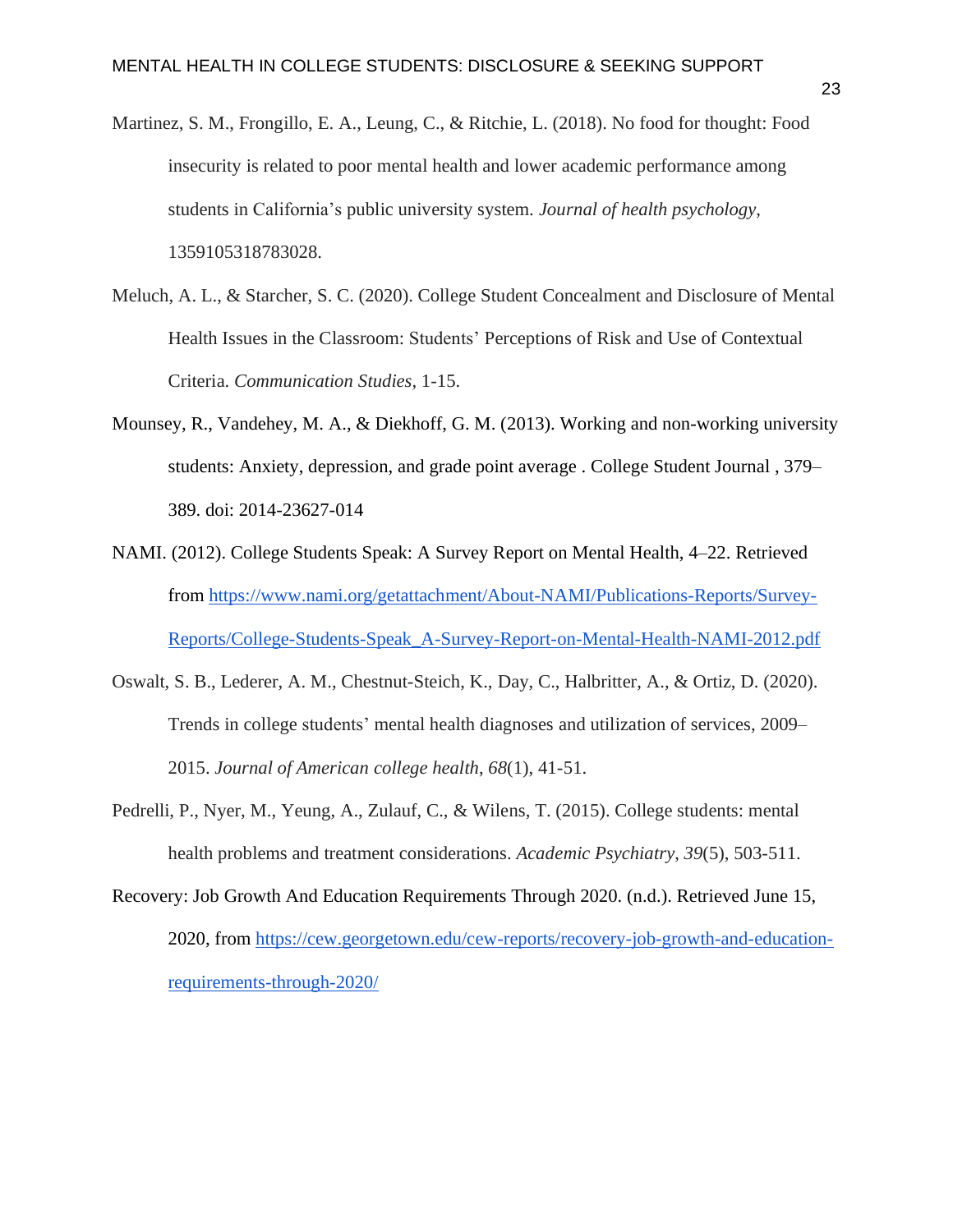- Reddy, K. J., Menon, K. R., & Thattil, A. (2018). Academic Stress and its Sources Among University Students. *Biomedical and Pharmacology Journal, 11*(1), 531-537. doi:10.13005/bpj/1404
- Son, C., Hegde, S., Smith, A., Wang, X., & Sasangohar, F. (2020). Effects of COVID-19 on College Students' Mental Health in the United States: Interview Survey Study. *Journal of medical internet research*, *22*(9), e21279.
- Sontag-Padilla, L., Dunbar, M. S., Ye, F., Kase, C., Fein, R., Abelson, S., ... & Stein, B. D. (2018). Strengthening college students' mental health knowledge, awareness, and helping behaviors: the impact of active minds, a peer mental health organization. *Journal of the American Academy of Child & Adolescent Psychiatry*, *57*(7), 500-507.
- Wilks, C. R., Auerbach, R. P., Alonso, J., Benjet, C., Bruffaerts, R., Cuijpers, P., ... & Sadikova, E. (2020). The importance of physical and mental health in explaining health-related academic role impairment among college students. *Journal of Psychiatric Research*, *123*, 54-61.
- Wynaden, D., McAllister, M., Tohotoa, J., Al Omari, O., Heslop, K., Duggan, R., ... & Byrne, L. (2014). The silence of mental health issues within university environments: A quantitative study. *Archives of psychiatric nursing*, *28*(5), 339-344.
- Zhang, R. (2017). The stress-buffering effect of self-disclosure on Facebook: An examination of stressful life events, social support, and mental health among college students. *Computers in Human Behavior*, *75*, 527-537.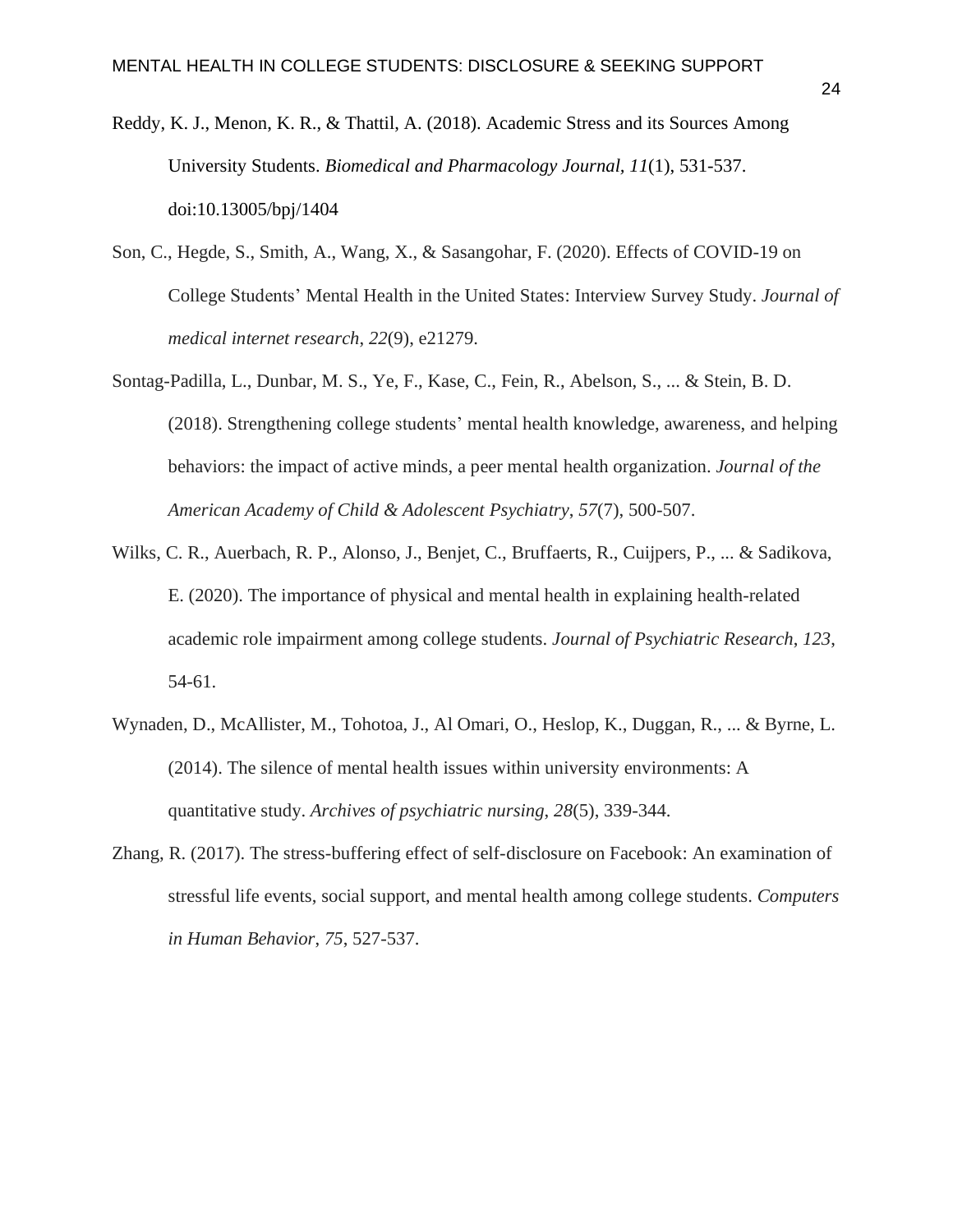#### 25

#### **Appendix A**



April 7, 2020

Dr. Taylor Hall Assistant Professor, School of Social Work Burrill Office Complex, Room 102Y

Re: IRB Approval Letter - Case #2020156

Dear Taylor,

This approval letter is to inform you that the Institutional Review Board (IRB) has approved (expedited) the research project titled, "Exploring the Relationship Between Mental Health, Behavior Health Supports, and College Performance in Public University Students."

The approval for your study is active for a period of one (1) year, expiring April 7, 2021. You are expected to adhere to the procedures as outlined in your proposal. Any changes in procedures, protocol, or the consent form will require the approval of the IRB. You are also expected to notify the IRB immediately in the event of injury to, or any problem with, the subject(s) participating in the study.

As the Principal Investigator, you have primary responsibility for protecting the rights and welfare of human research subjects and for complying with the provisions of the Institutional **Review Board.** 

Please share this with the co-investigator(s) you are working with on this project. Thank you, and good luck with your research project.

Elizabeth R. Spievak, IRB Chair

Institutional Review Board (IRB) \* Maxwell Library, Room 200 \* Bridgewater, MA 02325 Email: espievak@bridgew.edu; nearreira@bridgew.edu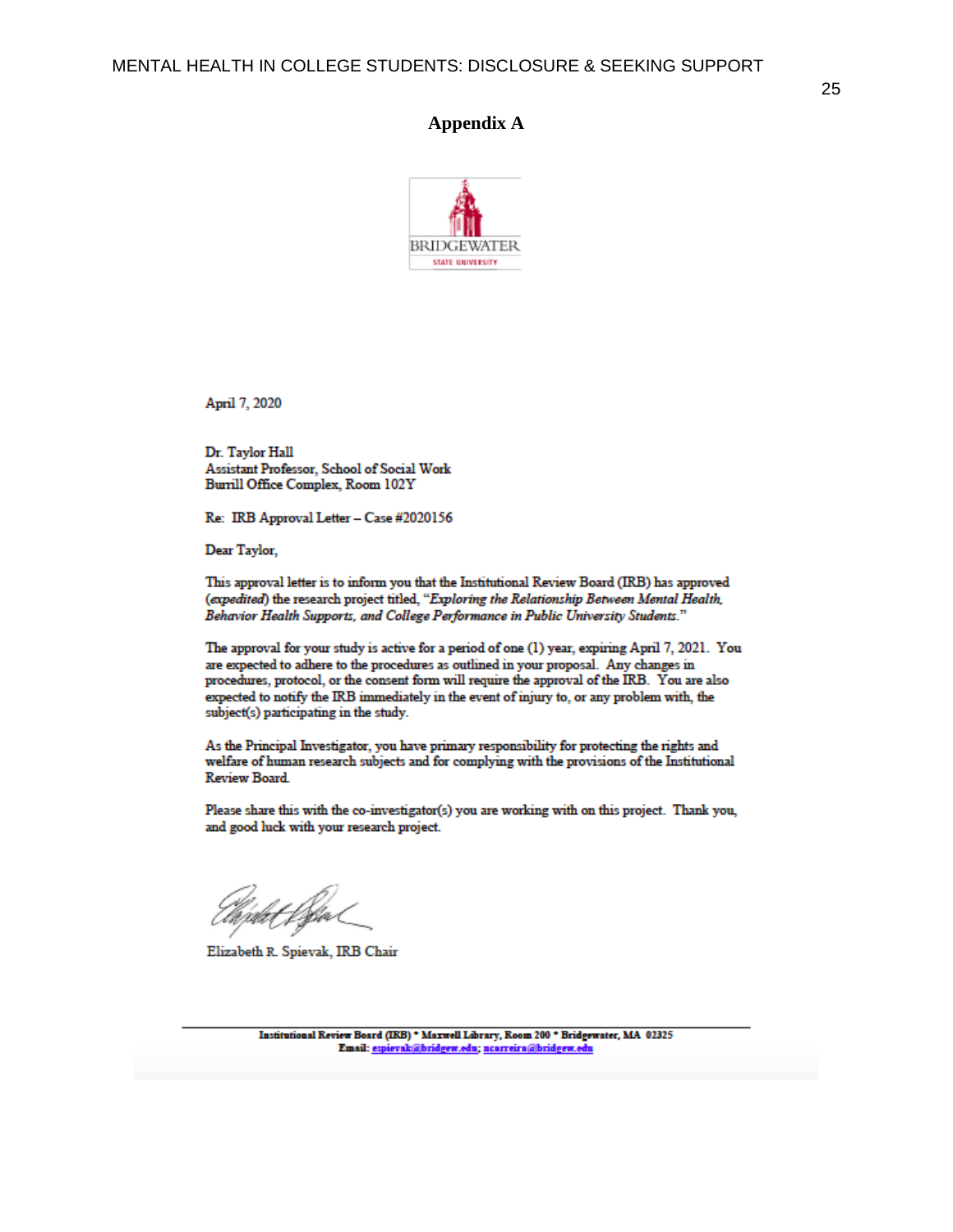# **Appendix B**

|                   | <b>ATP Smargon</b><br><b>O</b> Published<br><b>iQ Score:</b> Great                                                                                                                                                                                                                           |
|-------------------|----------------------------------------------------------------------------------------------------------------------------------------------------------------------------------------------------------------------------------------------------------------------------------------------|
| v                 | Thank you so much for taking the time to complete this survey!<br>Block Options v                                                                                                                                                                                                            |
| $\Box$ 04<br>۰    | We are going to begin by asking you some basic demographic questions to learn more<br>about you.<br>What gender do you identify most with?<br>Male<br>D.<br>Female<br>Transgender<br>Gender Queer<br>Other                                                                                   |
| $\square$ Q5<br>o | What is your age?<br>18<br>28<br>39<br>49<br>59<br>70<br>80<br><b>Current Age</b>                                                                                                                                                                                                            |
| $\Box$ Q6<br>۰    | What race do you most identify with? If Latinx, please identify ethnicity.<br>Select as many as apply.<br><b>Black Non-Latinx</b><br><b>Black Latinx</b><br><b>White Non-Latinx</b><br><b>White Latinx</b><br>American Indian/Alaskan Native<br>Asian/Pacific Islander<br><b>Multiracial</b> |
| $\square$ 07<br>۰ | Do you consider yourself to be part of the LGBTQ community?<br>O Wes<br>$\Box$ No                                                                                                                                                                                                            |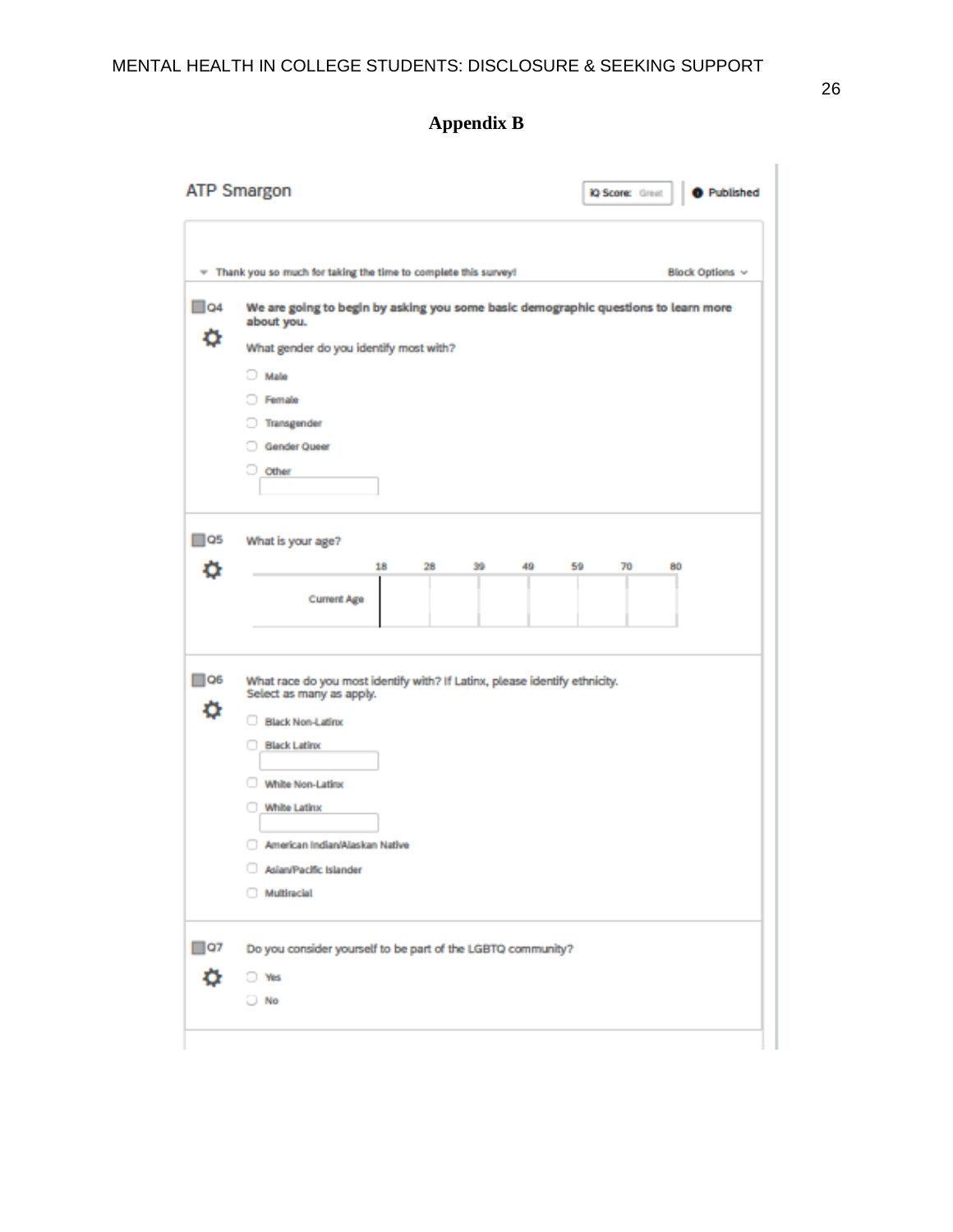27

| □ Ω8         | What type of community are you from?                                                             |
|--------------|--------------------------------------------------------------------------------------------------|
| o            | Rural                                                                                            |
|              | Suburban                                                                                         |
|              | O Urban                                                                                          |
| $\square$ Q9 | Are you enrolled at BSU School of Social Work as a part time or full time student?               |
| o            | <b>Part Time Student</b>                                                                         |
|              | Rull Time Student                                                                                |
|              |                                                                                                  |
| $\Box$       | Do you live on campus or commute to BSU School of Social Work?                                   |
| Q10          | Uwe on campus                                                                                    |
|              | Commute to campus                                                                                |
|              |                                                                                                  |
| $\Box$       | What is your major?                                                                              |
| Q58          |                                                                                                  |
| Ö            |                                                                                                  |
|              |                                                                                                  |
| $\Box$       | What is your employment status while enrolled in classes in BSU SSW?                             |
| Q11          | Employed part-time                                                                               |
| o            | Employed full-time                                                                               |
|              | Not working for wages                                                                            |
| □            | What is your average household income per year?                                                  |
| Q12          |                                                                                                  |
| ۰            | Less than \$20,000 per year                                                                      |
|              | O Over \$20,000 but less than \$40,000 per year                                                  |
|              | Over \$40,000 but less than \$60,000 per year                                                    |
|              | Over \$60,000 but less than \$80,000 per year                                                    |
|              | Over \$80,000 but less than \$100,000 per year                                                   |
|              | Over \$100,000 per year                                                                          |
| $\Box$       | Are you a first generation college student? (Are you the first person in your family to attend a |
| Q13          | college/university?)                                                                             |
|              | $\rightarrow$ Yes                                                                                |
|              | <sup>7</sup> No                                                                                  |
|              | Is English your first language? If NO, please specify which language is primary.                 |
|              |                                                                                                  |
|              |                                                                                                  |
| □<br>Q14     | <b>U</b> Wes<br>No                                                                               |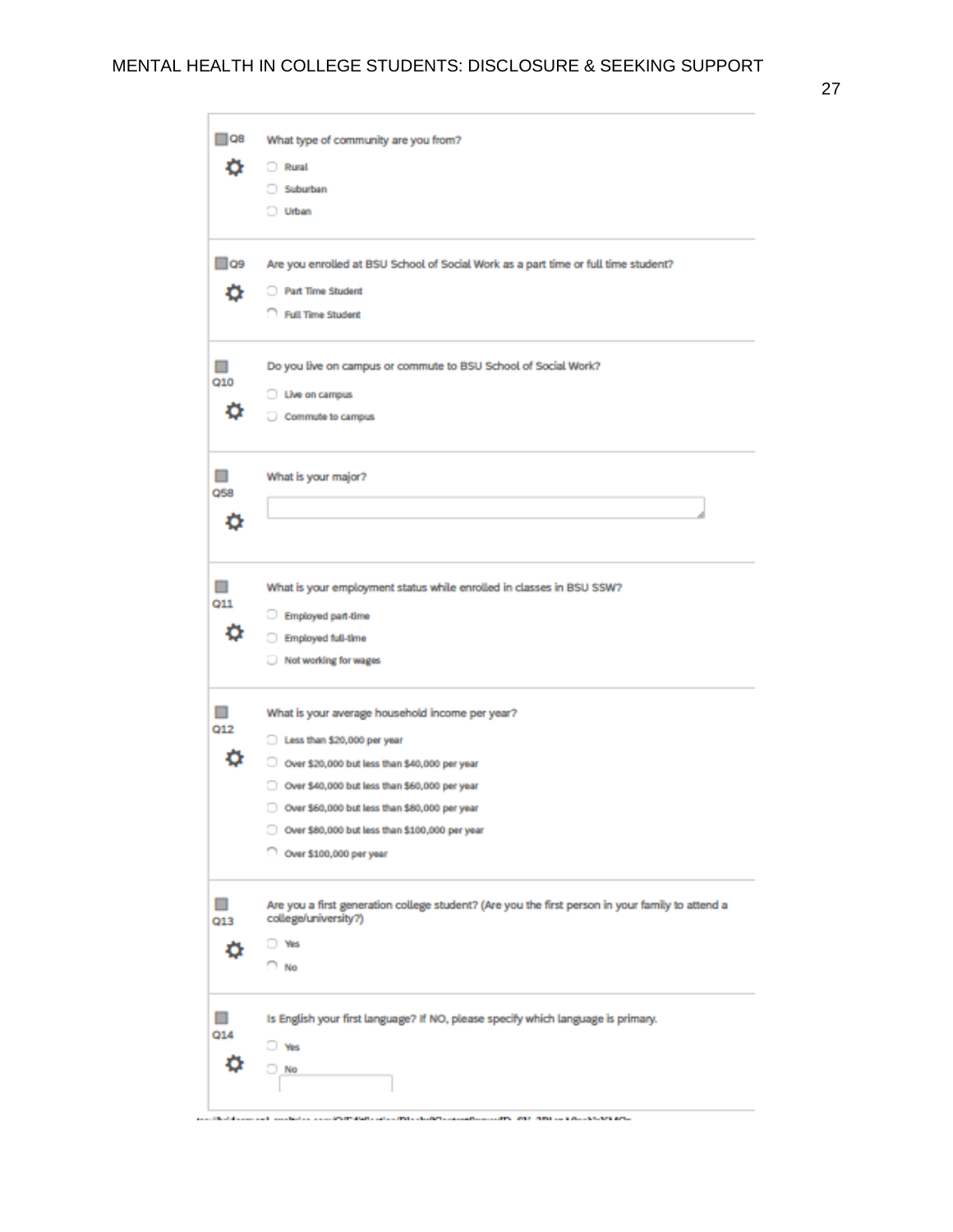ä

| Q15 | Are you currently serving in the military, or are you a military veteran?<br>O Wes<br>$\Box$ No                             |
|-----|-----------------------------------------------------------------------------------------------------------------------------|
| Q16 | Are you a parent? If YES, how many children do you have?<br><b>Yes</b><br>o<br>No                                           |
| Q20 | How would you rate your overall mental health?<br><b>Excellent</b><br>Good<br>Average<br>Poor<br><b>Terrible</b>            |
| Q23 | Do you have a chronic mental health condition that interferes with your daily life? If YES, please<br>specify.<br>Yes<br>No |

#### **Add Block**

|     | BSU SSW wants to address depression, anxiety, and stress levels in our students                                | <b>Block Options v</b> |
|-----|----------------------------------------------------------------------------------------------------------------|------------------------|
| Q25 | The next set of questions will help us learn more about how you experience depression,<br>anxiety, and stress. |                        |
|     | Over the past week, I found it hard to wind down.                                                              |                        |
|     | Did not apply to me at all.                                                                                    |                        |
|     | Applied to me to some degree, some of the time                                                                 |                        |
|     | Applied to me to a considerable degree or good part of the time                                                |                        |
|     | Applied to me very much or most of the time                                                                    |                        |
|     | Over the past week, I was aware of dryness in my mouth.                                                        |                        |
| Q26 | Did not apply to me at all.                                                                                    |                        |
|     | Applied to me to some degree, some of the time                                                                 |                        |
|     | Applied to me to a considerable degree or good part of the time                                                |                        |
|     | Applied to me very much or most of the time                                                                    |                        |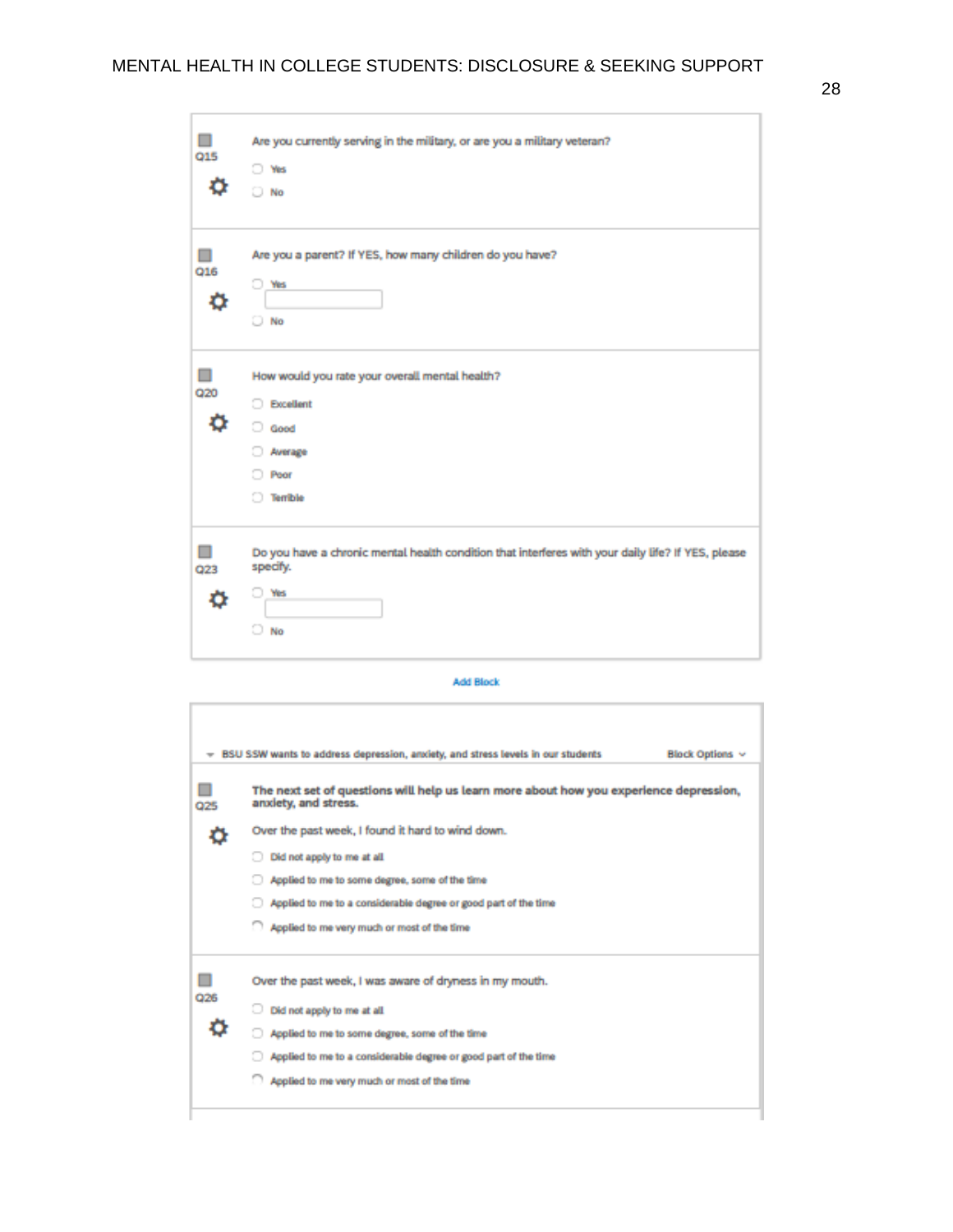# MENTAL HEALTH IN COLLEGE STUDENTS: DISCLOSURE & SEEKING SUPPORT

|     | Over the past week, I couldn't seem to experience any positive feeling at all.                                                                    |
|-----|---------------------------------------------------------------------------------------------------------------------------------------------------|
| 027 | Did not apply to me at all                                                                                                                        |
|     | Applied to me to some degree, some of the time                                                                                                    |
|     | Applied to me to a considerable degree or good part of the time                                                                                   |
|     | Applied to me very much or most of the time                                                                                                       |
|     |                                                                                                                                                   |
| Q28 | Over the past week, I experienced breathing difficulty (e.g. excessively rapid breathing,<br>breathlessness in the absence of physical exertion). |
|     | Did not apply to me at all                                                                                                                        |
|     | Applied to me to some degree, some of the time                                                                                                    |
|     | Applied to me to a considerable degree or good part of the time                                                                                   |
|     | Applied to me very much or most of the time                                                                                                       |
|     |                                                                                                                                                   |
|     | Over the past week, I found it difficult to work up the initiative to do things.                                                                  |
| Q29 | Did not apply to me at all                                                                                                                        |
|     | Applied to me to some degree, some of the time                                                                                                    |
|     | Applied to me to a considerable degree or good part of the time                                                                                   |
|     | Applied to me very much or most of the time                                                                                                       |
|     |                                                                                                                                                   |
|     | Over the past week, I tended to over-react to situations.                                                                                         |
| Q30 | Did not apply to me at all                                                                                                                        |
|     | Applied to me to some degree, some of the time                                                                                                    |
|     | Applied to me to a considerable degree or good part of the time                                                                                   |
|     | Applied to me very much or most of the time                                                                                                       |
|     |                                                                                                                                                   |
|     | Over the past week, I experienced trembling (e.g. in the hands).                                                                                  |
| 031 | Did not apply to me at all                                                                                                                        |
| Q   | Applied to me to some degree, some of the time                                                                                                    |
|     | Applied to me to a considerable degree or good part of the time                                                                                   |
|     | Applied to me very much or most of the time                                                                                                       |
|     |                                                                                                                                                   |
| Q32 | Over the past week, I felt that I was using a lot of nervous energy.                                                                              |
|     | Did not apply to me at all                                                                                                                        |
|     | Applied to me to some degree, some of the time                                                                                                    |
|     | Applied to me to a considerable degree or good part of the time                                                                                   |
|     | Applied to me very much or most of the time                                                                                                       |
|     |                                                                                                                                                   |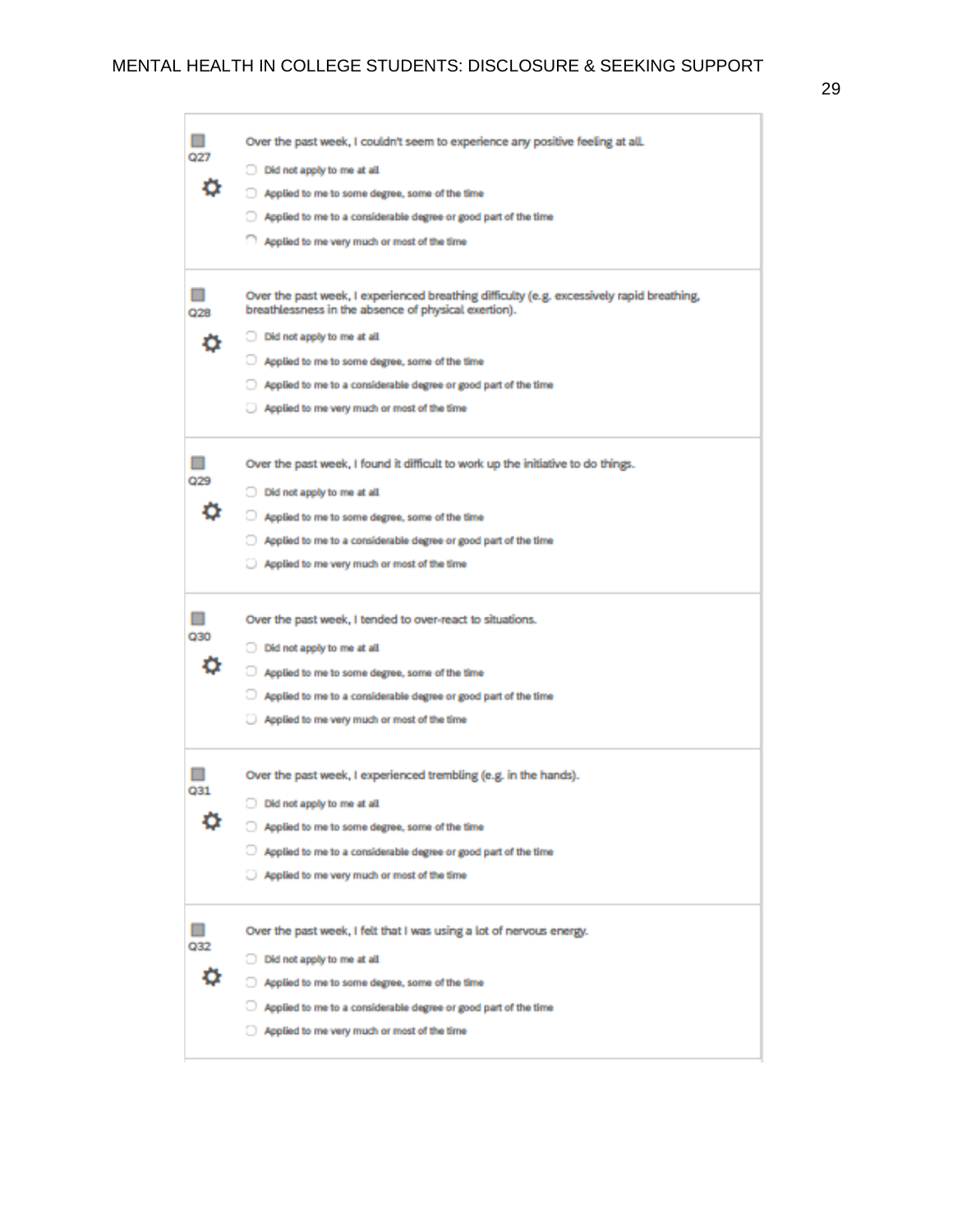| 033 | Over the past week, I was worried about situations in which I might panic and make a fool of<br>myself. |
|-----|---------------------------------------------------------------------------------------------------------|
|     | Did not apply to me at all                                                                              |
|     | Applied to me to some degree, some of the time                                                          |
|     | Applied to me to a considerable degree or good part of the time                                         |
|     | Applied to me very much or most of the time                                                             |
|     |                                                                                                         |
|     | Over the past week, I felt that I had nothing to look forward to.                                       |
|     | Did not apply to me at all                                                                              |
|     | Applied to me to some degree, some of the time                                                          |
|     | Applied to me to a considerable degree or good part of the time                                         |
|     | Applied to me very much or most of the time                                                             |
|     | Over the past week, I found myself getting agitated.                                                    |
|     | Did not apply to me at all                                                                              |
|     | Applied to me to some degree, some of the time                                                          |
|     | Applied to me to a considerable degree or good part of the time                                         |
|     | Applied to me very much or most of the time                                                             |
|     |                                                                                                         |
|     | Over the past week, I found it difficult to relax.                                                      |
| Q36 | Did not apply to me at all                                                                              |
|     | Applied to me to some degree, some of the time                                                          |
|     | Applied to me to a considerable degree or good part of the time                                         |
|     | Applied to me very much or most of the time                                                             |
|     | Over the past week, I felt down-hearted and blue.                                                       |
| Q37 | Did not apply to me at all                                                                              |
|     | Applied to me to some degree, some of the time                                                          |
|     | Applied to me to a considerable degree or good part of the time                                         |
|     | Applied to me very much or most of the time                                                             |
|     | Over the past week, I was intolerant of anything that kept me from getting on with what I was<br>doing. |
|     | Did not apply to me at all                                                                              |
|     | Applied to me to some degree, some of the time                                                          |
|     | Applied to me to a considerable degree or good part of the time                                         |
|     | Applied to me very much or most of the time                                                             |
|     |                                                                                                         |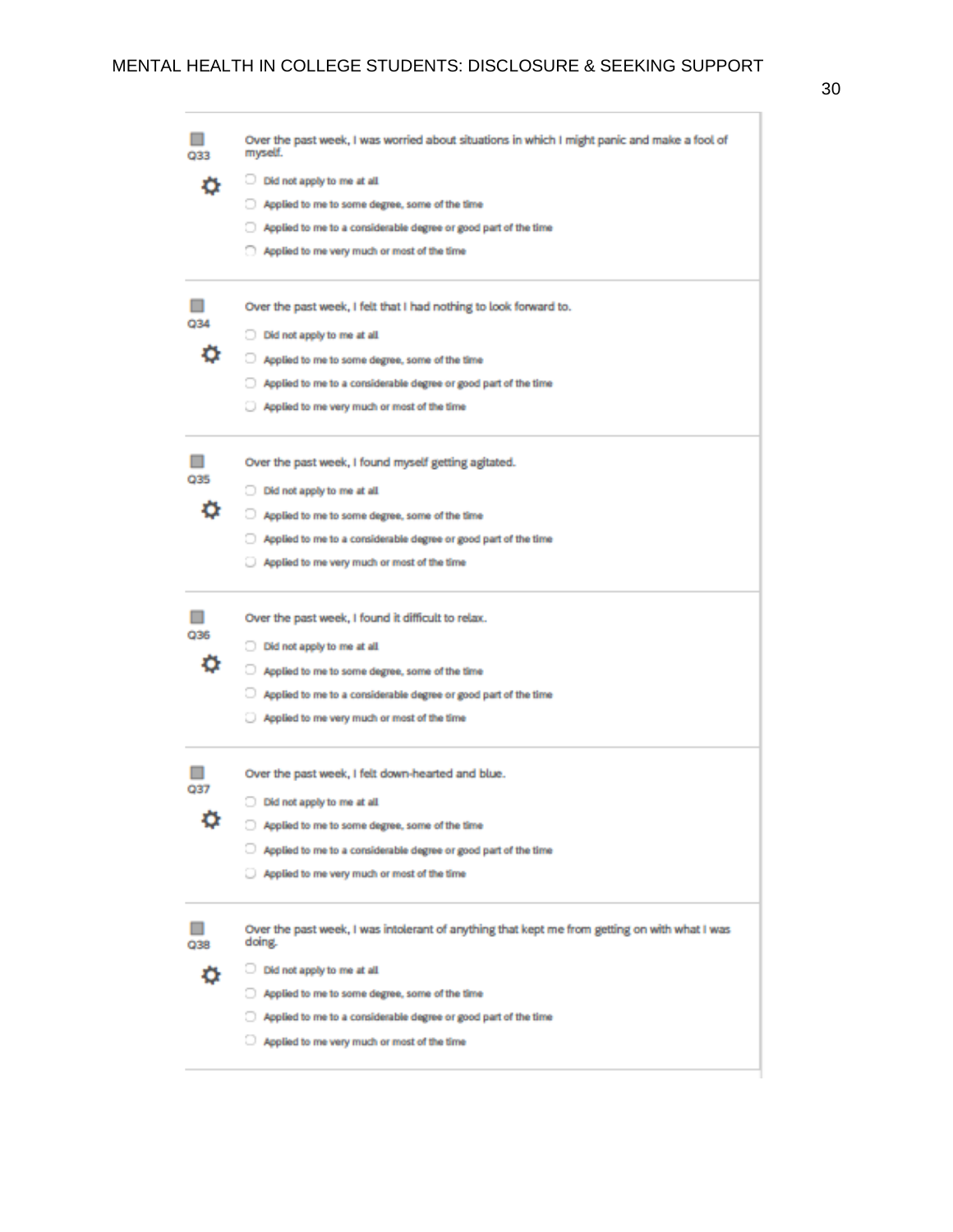# MENTAL HEALTH IN COLLEGE STUDENTS: DISCLOSURE & SEEKING SUPPORT

|     | Over the past week, I felt I was close to panic.                                                                                                            |
|-----|-------------------------------------------------------------------------------------------------------------------------------------------------------------|
| 039 | Did not apply to me at all                                                                                                                                  |
| o   | Applied to me to some degree, some of the time                                                                                                              |
|     | Applied to me to a considerable degree or good part of the time                                                                                             |
|     | Applied to me very much or most of the time                                                                                                                 |
|     | Over the past week, I was unable to become enthusiastic about anything.                                                                                     |
| Q40 | Did not apply to me at all                                                                                                                                  |
|     | Applied to me to some degree, some of the time                                                                                                              |
|     | Applied to me to a considerable degree or good part of the time                                                                                             |
|     | Applied to me very much or most of the time                                                                                                                 |
| Q41 | Over the past week, I felt I wasn't worth much as a person.                                                                                                 |
|     | Did not apply to me at all                                                                                                                                  |
|     | Applied to me to some degree, some of the time                                                                                                              |
|     | Applied to me to a considerable degree or good part of the time                                                                                             |
|     | Applied to me very much or most of the time                                                                                                                 |
| Q42 | Over the past week, I felt that I was rather touchy.                                                                                                        |
|     | Did not apply to me at all                                                                                                                                  |
|     | Applied to me to some degree, some of the time                                                                                                              |
|     | Applied to me to a considerable degree or good part of the time                                                                                             |
|     | Applied to me very much or most of the time                                                                                                                 |
| Q43 | Over the past week, I was aware of the action of my heart in the absence of physical exertion<br>(e.g. sense of heart rate increase, heart missing a beat). |
| ŋ   | Did not apply to me at all                                                                                                                                  |
|     | Applied to me to some degree, some of the time                                                                                                              |
|     | Applied to me to a considerable degree or good part of the time                                                                                             |
|     | Applied to me very much or most of the time                                                                                                                 |
| Q44 | Over the past week, I felt scared without any good reason.                                                                                                  |
|     | Did not apply to me at all                                                                                                                                  |
|     | Applied to me to some degree, some of the time                                                                                                              |
|     | Applied to me to a considerable degree or good part of the time                                                                                             |
|     | Applied to me very much or most of the time                                                                                                                 |
|     |                                                                                                                                                             |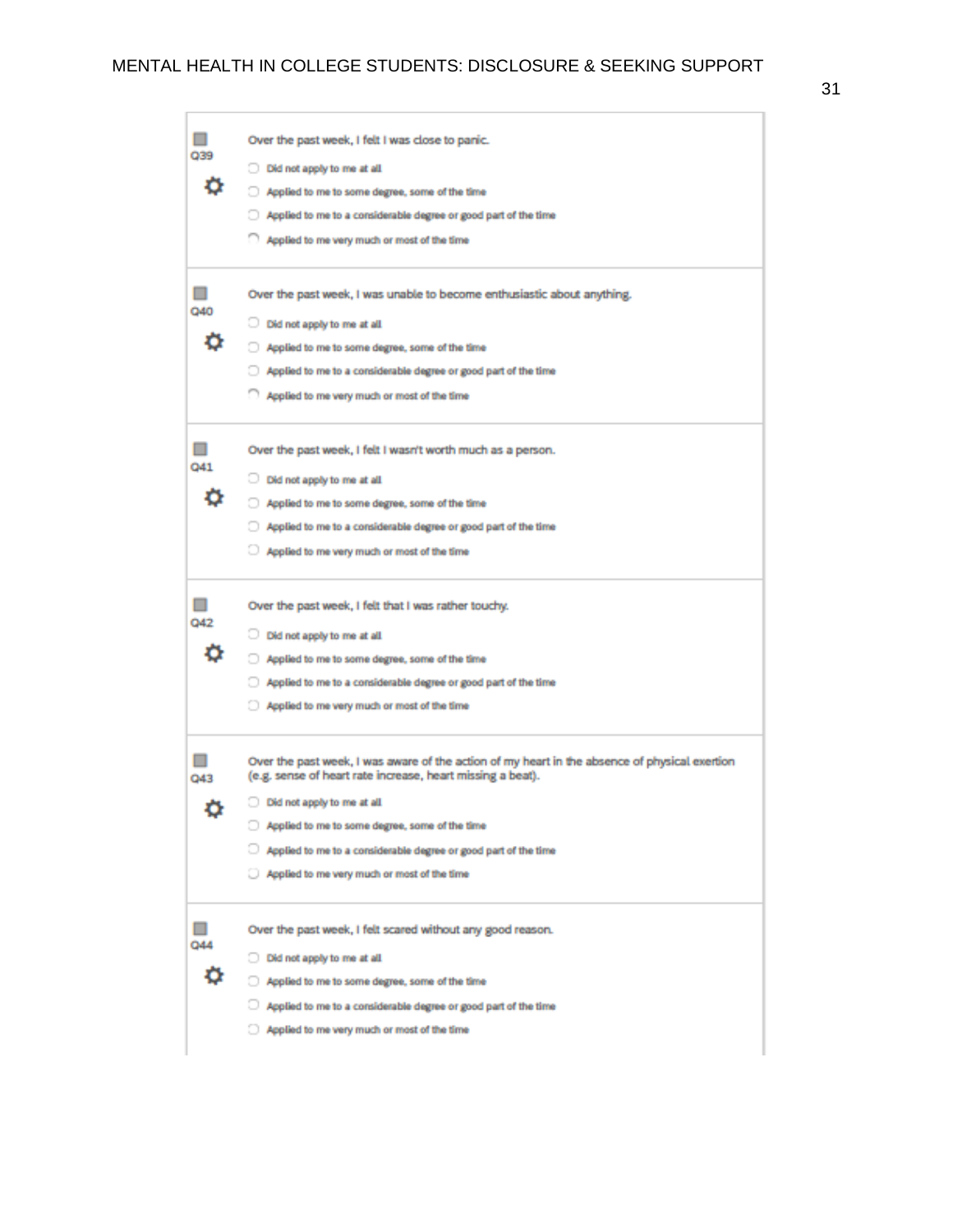| Applied to me to a considerable degree or good part of the time<br>Applied to me very much or most of the time |  | Ш<br>Q45<br>٥ | Over the past week, I felt that life was meaningless.<br>Did not apply to me at all.<br>m<br>Applied to me to some degree, some of the time |
|----------------------------------------------------------------------------------------------------------------|--|---------------|---------------------------------------------------------------------------------------------------------------------------------------------|
|----------------------------------------------------------------------------------------------------------------|--|---------------|---------------------------------------------------------------------------------------------------------------------------------------------|

#### Add Block

| $=$ Block 2 | Block Options v                                                                                                                                                                                                                                                                                                                                                                                                                        |
|-------------|----------------------------------------------------------------------------------------------------------------------------------------------------------------------------------------------------------------------------------------------------------------------------------------------------------------------------------------------------------------------------------------------------------------------------------------|
| Q59<br>o    | Have you ever attempted to access behavioral health supports for your mental health? This<br>could be group or individual counseling, therapy, or even prescription medication to address<br>mental health difficulties, or something else.<br>If Yes, describe what supports you have accessed (please describe below):<br>If No, please describe why you have not attempted to get mental health support (please<br>describe below): |
| 060<br>o    | Have your mental health difficulties ever interfered with your college success? This could be<br>missing class, taking a semester off, handing in assignment late or not at all, trouble<br>concentrating on work, or something else.<br>If Yes, please describe how mental health impacts your college success (please describe<br>below):<br>$\Box$ No                                                                               |
| ш<br>Q61    | Have you disclosed your mental health condition to your college?<br>If Yes, please tell us why:<br>If No, please tell us why not:                                                                                                                                                                                                                                                                                                      |
| 062         | Are you aware the BSU has mental health support available on campus via The Wellness<br>Center?<br><b>Wes</b><br>$\Box$ No                                                                                                                                                                                                                                                                                                             |
| Q63         | Have you accessed services and supports from The Wellness Center at BSU for mental health?<br>Wes<br>$\Box$ No                                                                                                                                                                                                                                                                                                                         |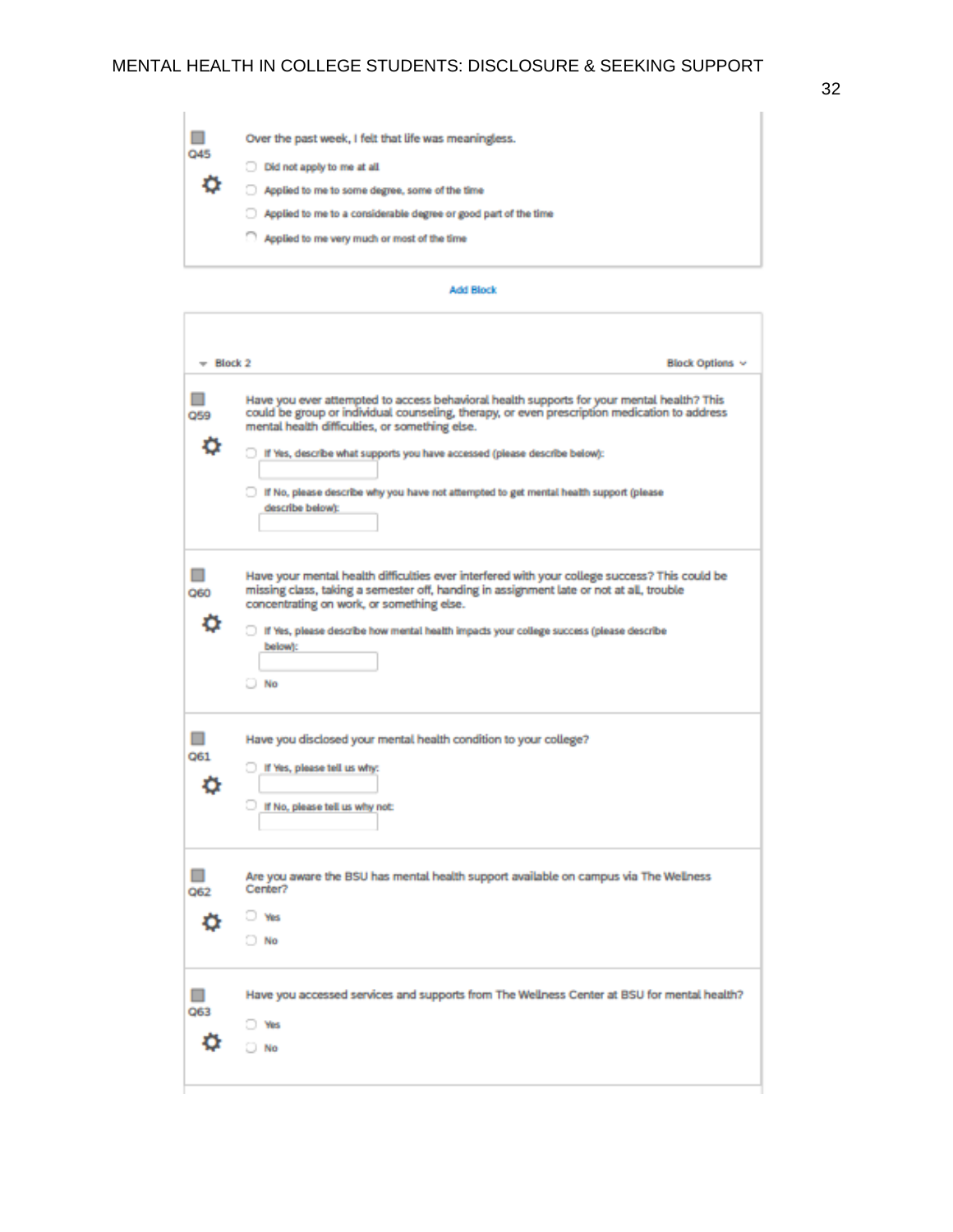| Q64<br>٥                                | For your time, you will be compensated \$10.<br>Thank you!<br>Name<br>Cell number<br><b>BSU</b> email address<br>Banner ID # |                                   | Want to tell us more about your experiences with mental health while being a college student? |
|-----------------------------------------|------------------------------------------------------------------------------------------------------------------------------|-----------------------------------|-----------------------------------------------------------------------------------------------|
|                                         |                                                                                                                              | <b>Add Block</b>                  |                                                                                               |
|                                         | <b>End of Survey</b>                                                                                                         |                                   | <b>Survey Termination Options</b>                                                             |
| <b>BRIDGEWATER</b><br><b>ELECT DOGS</b> |                                                                                                                              | Qualtrics.com Contact Information | Legal                                                                                         |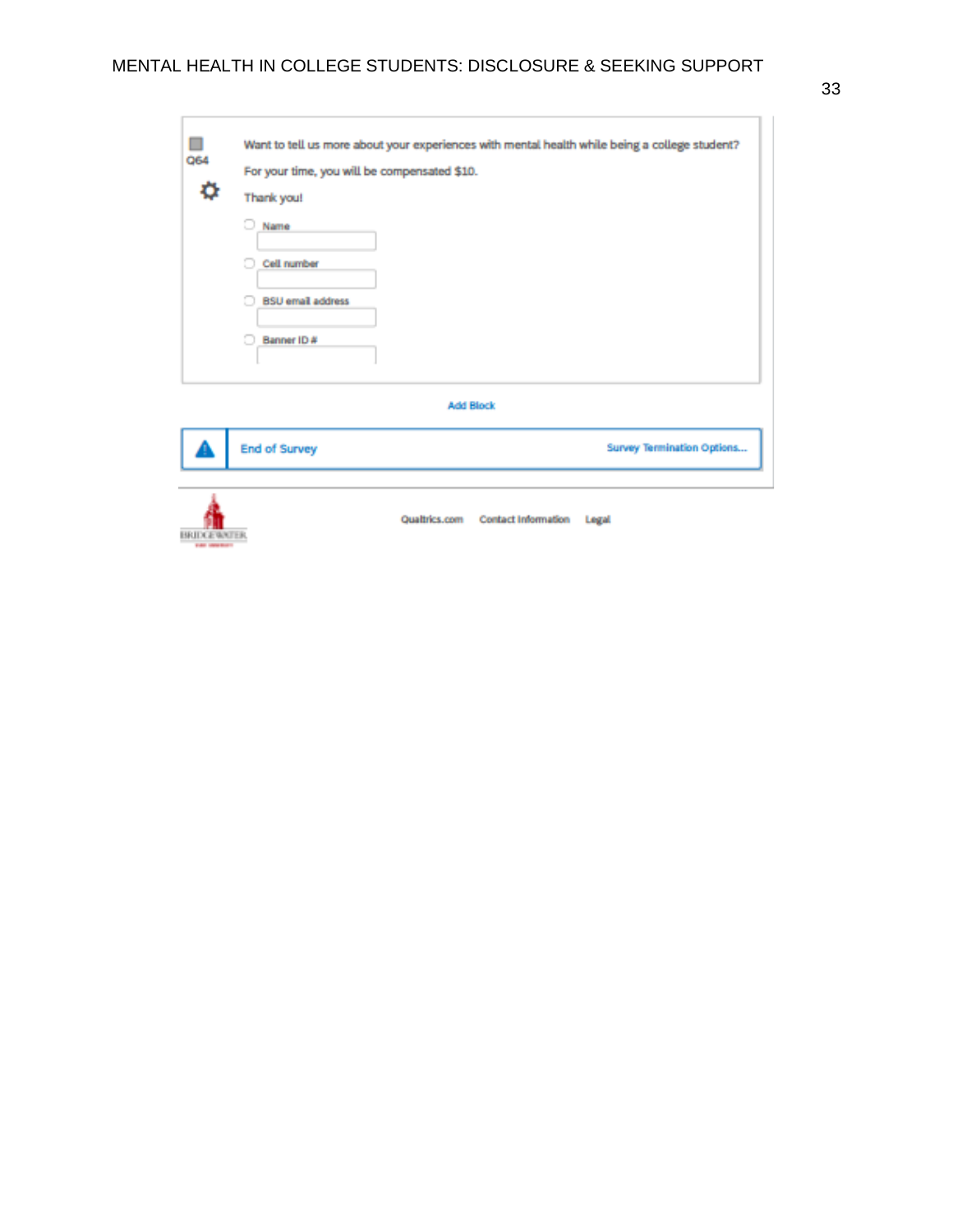### **Appendix C**

Dear Professor  $\qquad \qquad :$ 

My name is Abby Smargon, and I am a senior level social work student at BSU. As a recipient of the ATP Summer Research Grant, I am reaching out to faculty teaching summer courses to recruit potential undergraduate students to participate in a brief online survey. This research study is designed to learn more about the lives and experiences of our BSU undergraduate students as it relates to mental health, behavioral health supports, and college success. They will be asked to answer basic demographic questions about themselves, their mental health, their engagement with behavioral health services, and their success in college. Their participation in the study will last approximately 10 minutes and will assist in learning more about student experiences around mental health and college success. Survey completion is anonymous. If a student chooses, the first 70 survey completers may receive \$5 to their BSU Connect Card for study completion by breaking anonymity and providing their name, BSU email address, and BSU Banner ID # to Dr. Taylor Hall at [t7hall@bridgew.edu](mailto:t7hall@bridgew.edu) at the surveys end.

If you so agree to help with recruitment by sharing this survey with your students, here is the language the email must contain:

Dear Participant:

You are invited to participate in a research study designed to learn more about the lives and experiences of our BSU students as it relates to mental health, behavioral health supports, and your college success. You will be asked to answer basic demographic questions about yourself, your mental health, your engagement with behavioral health services, and your success in college. Your participation in the study will last approximately 10 minutes and will assist in learning more about student experiences around mental health and college success. Survey completion is anonymous.

For your time, you may choose break anonymity and submit your name, BSU email address, and Banner ID # at the end of the survey to Dr. Taylor Hall at [t7hall@bridgew.edu](mailto:t7hall@bridgew.edu) to be compensated \$5 on your Connect Card. The first 70 students to do so will be compensated. The information you provide will be collected confidentially if you choose to be compensated. Your name or identifiable information will not be included on the questionnaire, the written work or any of the materials used in this study. If the data should be published, your identity will not be revealed.

There are no foreseeable risks in participating in this study, though you may experience minimal discomfort around questions regarding your mental health and how that impacts your college experience. This study is important because we want to learn more about our students' experiences and respond by developing programs and supports based on this data. Individually, you may or may not benefit personally by participating in this study. If you feel uncomfortable at any time and would like to seek support, please contact the BSU Wellness Center at 508-531- 1252 to schedule an online support meeting.

Your participation in this study is voluntary and you may refuse to participate or discontinue your participation at any time without incurring any penalty or losing any benefits to which you are entitled. You are also free to decline to answer any questions that make you uncomfortable.